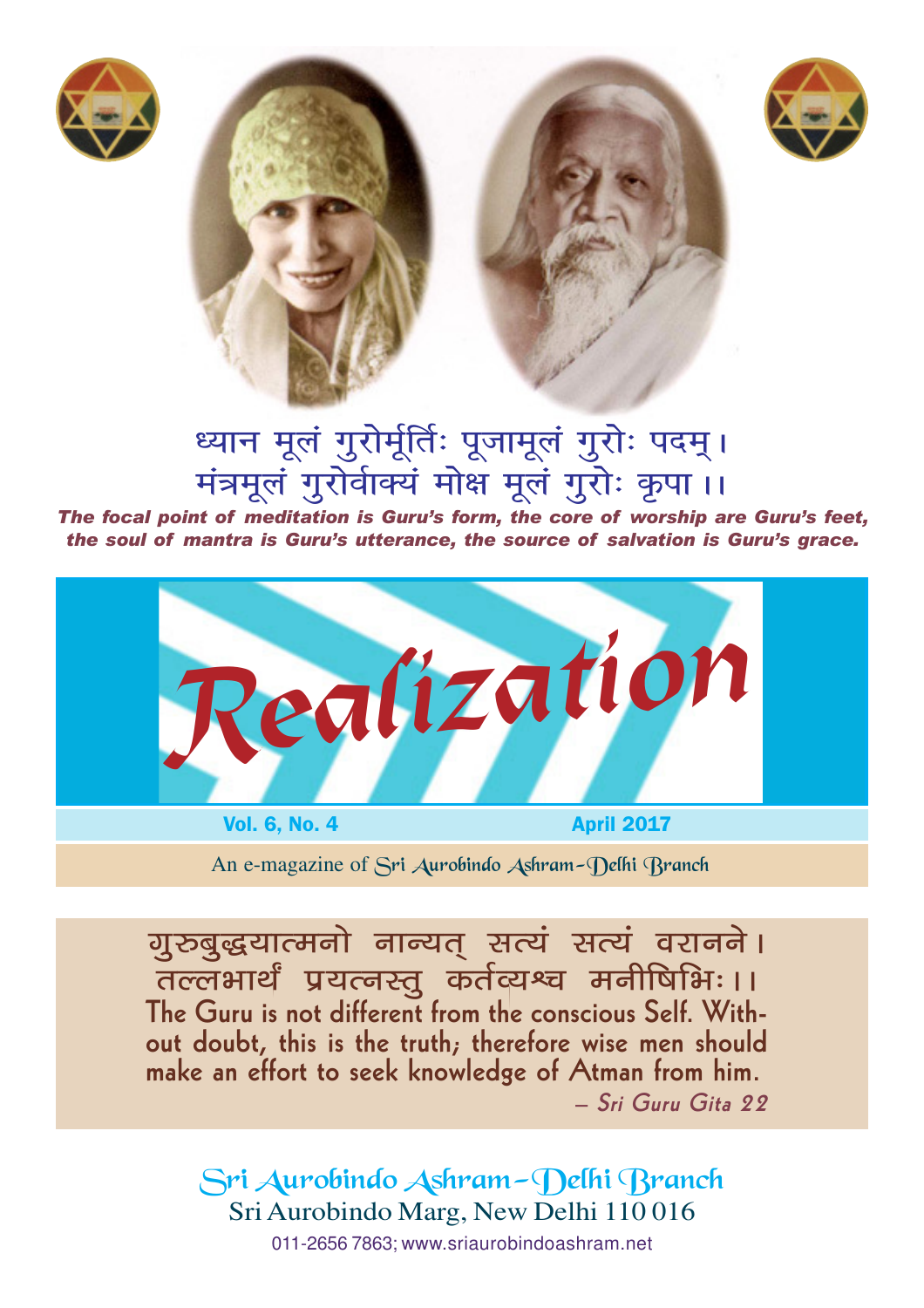# Ongoing & Forthcoming Events April 2017

|                         | <b>Meditation &amp; Satsang venue: Meditation Hall</b>                                       |                                                                                   |                |                                                                                                 |                                             |
|-------------------------|----------------------------------------------------------------------------------------------|-----------------------------------------------------------------------------------|----------------|-------------------------------------------------------------------------------------------------|---------------------------------------------|
|                         | <b>Monday - Saturday</b>                                                                     | $7 - 7:30$ pm                                                                     |                | <b>Collective Meditation</b>                                                                    |                                             |
|                         | <b>Sunday Meditation &amp; Discourses 10:00 - 11:30 am</b>                                   |                                                                                   |                |                                                                                                 |                                             |
| <b>April 02</b>         | <b>Integral Yoga Beyond the Individual</b>                                                   |                                                                                   |                |                                                                                                 | <b>Dr. Ramesh Bijlani</b>                   |
|                         | <b>Musical offering</b>                                                                      |                                                                                   |                |                                                                                                 | <b>Ms. Premsheela</b>                       |
| <b>April 09</b>         | The three tapas in the Bhagvad Gita                                                          |                                                                                   |                |                                                                                                 | <b>Acharya Navneet</b>                      |
| <b>Musical offering</b> |                                                                                              |                                                                                   |                | <b>Mr. Avneesh Bhardwaj</b>                                                                     |                                             |
| <b>April 16</b>         | "The Way of the Spirit' - A sonnet by Sri Aurobindo                                          |                                                                                   |                |                                                                                                 | <b>Shri Prashant Khanna</b>                 |
| <b>Musical offering</b> |                                                                                              |                                                                                   |                | <b>Ms. Sapna Mukherji</b>                                                                       |                                             |
| <b>April 23</b>         | Sadhana in Integral Yoga                                                                     |                                                                                   |                |                                                                                                 | Dr. Ramesh Bijlani                          |
|                         | <b>Musical offering</b>                                                                      |                                                                                   |                |                                                                                                 | <b>Dr. Mithu Pal</b>                        |
| <b>April 30</b>         | <b>Prayers &amp; Meditations</b>                                                             |                                                                                   |                |                                                                                                 | <b>Dr. Mithu Pal</b>                        |
|                         | <b>Musical offering</b>                                                                      |                                                                                   |                |                                                                                                 | <b>Dr. Mithu Pal</b>                        |
|                         | Sundays: 02, 09, 23, 30 11:30 am-12:30 pm Savitri Shri Prashant Khanna                       |                                                                                   |                |                                                                                                 |                                             |
| <b>April 22</b>         | 6:30 pm <b>Bhajan Sandhya</b>                                                                |                                                                                   |                | <b>Ms. Oishani Dutta</b>                                                                        |                                             |
|                         | Contact: 011-2656 7863; 2651 7426; <contact@aurobindoonline.in></contact@aurobindoonline.in> |                                                                                   |                |                                                                                                 |                                             |
|                         |                                                                                              |                                                                                   |                |                                                                                                 |                                             |
|                         | <b>Ongoing Classes venue: Ashram Library (Room 005)</b>                                      |                                                                                   |                |                                                                                                 |                                             |
|                         | Thursdays, 06, 13, 20, 27 11:30 am-12:30 pm Bhagvad Gita Shri Prashant Khanna                |                                                                                   |                |                                                                                                 |                                             |
|                         | Contact: 011-2651 7426; 2656 7863; <contact@aurobindoonline.in></contact@aurobindoonline.in> |                                                                                   |                |                                                                                                 |                                             |
|                         |                                                                                              | <b>Orientation to Integral Yoga</b>                                               |                |                                                                                                 |                                             |
|                         | April 22, 23 6:45 am—12:30 pm Yoga Hall English Dr. Ramesh Bijlani & Sh. Debi Prasad         |                                                                                   |                |                                                                                                 |                                             |
|                         |                                                                                              | Contact: 011-2656 7863; <contact@aurobindoonline.in></contact@aurobindoonline.in> |                |                                                                                                 |                                             |
|                         | <b>2017 Camps in the Kumaon Himalayas</b>                                                    |                                                                                   |                |                                                                                                 |                                             |
|                         |                                                                                              | Venue: Madhuban, Talla Ramgarh                                                    |                |                                                                                                 |                                             |
| Apr 09-15               | <b>Spiritual Retreat, Srima School of Transformational Yoga</b>                              |                                                                                   |                | Eng/French                                                                                      | <b>Sw. Vidyanand</b>                        |
| Apr 17-22               | <b>Workshop - Litchi Knowledge Park</b>                                                      |                                                                                   |                | <b>English</b>                                                                                  | <b>Mayank Agarwal</b>                       |
| <b>Apr 23-28</b>        | <b>Spiritual Retreat, Life Positive Foundation</b>                                           |                                                                                   |                | <b>English</b>                                                                                  | <b>Tripti Salwani</b>                       |
| <b>Apr 29-May 06</b>    | Taichi Retreat, Tai Chi International Academy, Mumbai                                        |                                                                                   |                |                                                                                                 | <b>English Sh.Sandeep and Pallavi Desai</b> |
| <b>Apr 19-21</b>        | <b>Outdoor Activities, Indus World School, Gurgaon</b>                                       |                                                                                   |                |                                                                                                 | <b>Kapil Sawhney</b>                        |
|                         |                                                                                              | <b>Venue: Van Niwas,</b>                                                          |                | <b>Nainital</b>                                                                                 |                                             |
|                         |                                                                                              | <b>Study Camps</b>                                                                |                |                                                                                                 |                                             |
| <b>Apr 01-07</b>        | <b>Bhartiya Sanskruticha Paya</b>                                                            |                                                                                   | <b>Marathi</b> |                                                                                                 | <b>Mrs. Uttara Shastri</b>                  |
| Apr 08-14               | <b>Bhartiya Sanskruticha Paya</b>                                                            |                                                                                   | <b>Marathi</b> |                                                                                                 | <b>Mrs. Uttara Shastri</b>                  |
| Apr 15-21               | <b>Sri Arvind Darshan</b>                                                                    |                                                                                   | <b>Marathi</b> |                                                                                                 | <b>Sh. Vivek Ghalasasi</b>                  |
| <b>Apr 22-28</b>        | <b>Prashnopanishad</b>                                                                       |                                                                                   | <b>Marathi</b> |                                                                                                 | <b>Mrs. Madhavi Joshi</b>                   |
| <b>Apr 29-May 05</b>    | <b>Mahakavi Sri Arvind (Savitri)</b>                                                         |                                                                                   | <b>Marathi</b> |                                                                                                 | <b>Dr. Uday Kumatekar</b>                   |
| <b>Apr 04-10</b>        |                                                                                              | <b>Youth Camps</b>                                                                |                |                                                                                                 |                                             |
| <b>Apr 22-28</b>        | <b>Youth Camp</b><br><b>Youth Camp</b>                                                       |                                                                                   |                | <b>Birla Public School, Pilani, Rajasthan</b><br><b>Aikiyam School, New Creation, Auroville</b> |                                             |
|                         |                                                                                              |                                                                                   |                |                                                                                                 |                                             |

Contact: 011-2656 7863; 2652 4810;  $\leq$ aurocamps@aurobindoonline.in>

Shree KVO Seva Samaj, Mumbai

Apr 29-May 05 Youth Camp Sri Aurobindo International School, Hyderabad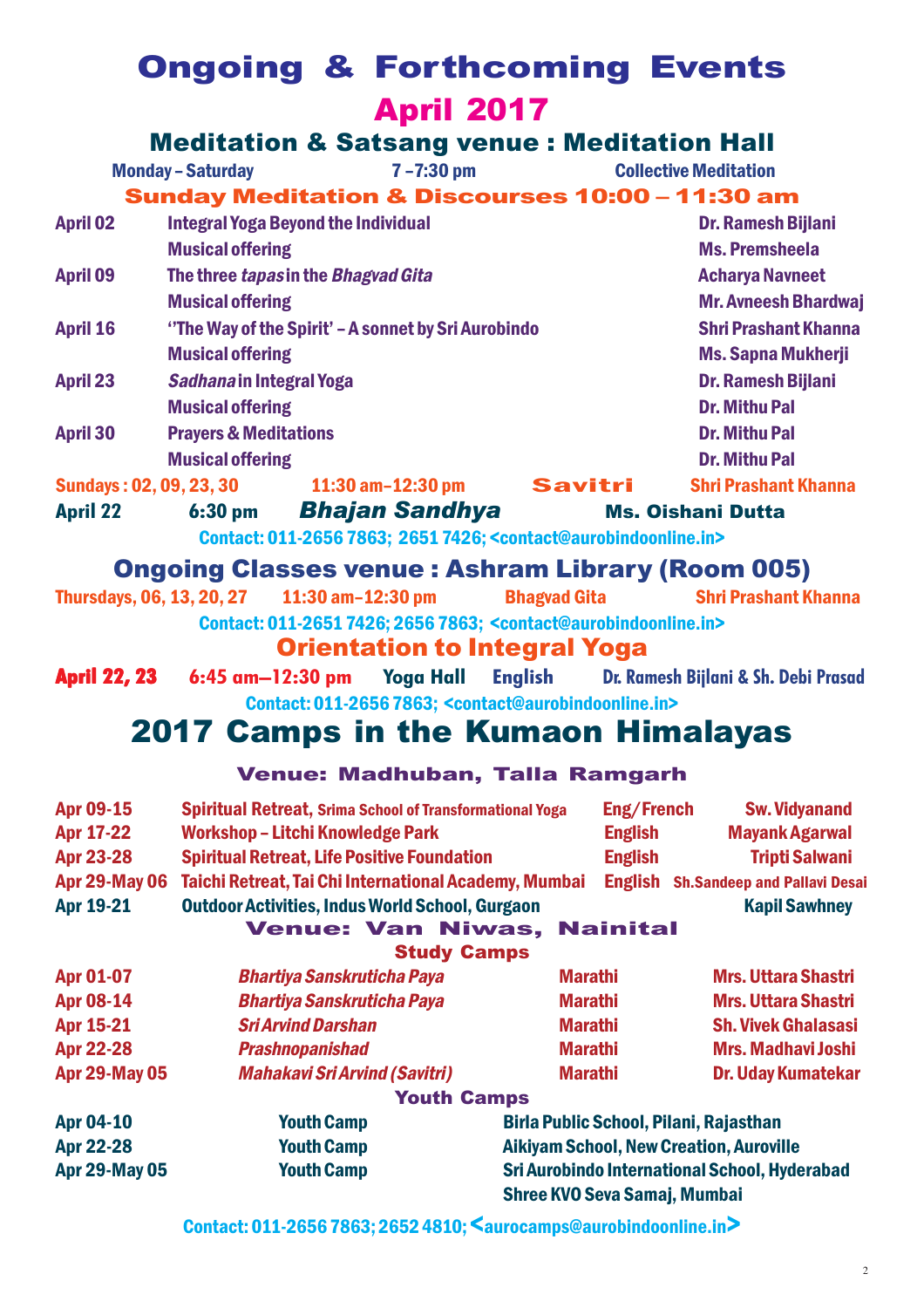# The Mother's Integral Health Centre Activities

(Phone 011-2685 8563, Sanjeeb: 88005 52685, Mrs. Bhatia: 93122 65447 ; <tmihc2000@yahoo.co.in>

| <b>General O.P.D.</b>                                                                                    | <b>Daily</b>                   | $8:30 - 9:30$ am                                                                                               | $2:30-3:30$ pm                                |  |  |
|----------------------------------------------------------------------------------------------------------|--------------------------------|----------------------------------------------------------------------------------------------------------------|-----------------------------------------------|--|--|
|                                                                                                          |                                | <b>Speciality Clinics - By Appointment Only</b>                                                                |                                               |  |  |
| Tue/Thu/Sat                                                                                              | <b>Accupressure</b>            | Tue/Thu/Sat                                                                                                    | <b>Ayurveda</b>                               |  |  |
| Tue/Thu/Fri                                                                                              | <b>Clinical Psychology</b>     | Mon-Sat (11am-1pm)                                                                                             | <b>Physiotherapy</b>                          |  |  |
| <b>Mon-Sat</b>                                                                                           | <b>Mind Body Medicine</b>      | Mon/Wed/Thu/Fri                                                                                                | <b>Homeopathy</b>                             |  |  |
| <b>Tue</b>                                                                                               | <b>Orthopaedics</b>            | Tue/Thu/Sat                                                                                                    | <b>Naturopathy</b>                            |  |  |
| <b>Thursday</b>                                                                                          | <b>Ophthalmology (Eye)</b>     | Tue/Thu                                                                                                        | <b>Dental</b>                                 |  |  |
| Wed/Thu                                                                                                  | <b>General Surgery</b>         | <b>Tuesday</b>                                                                                                 | <b>Psychiatry</b>                             |  |  |
| Tue/Thu                                                                                                  | <b>Gynaecology</b>             |                                                                                                                | Telepsychiatry available on SKYPE (tmihc2000) |  |  |
| <b>Saturday</b>                                                                                          | <b>ENT (Ear, Nose, Throat)</b> |                                                                                                                |                                               |  |  |
| <b>Mon-Fri</b>                                                                                           |                                | 10 am - 12 noon Eye Exercise With Prior Appointment                                                            |                                               |  |  |
|                                                                                                          |                                | Contact: 011-2685 8563; Madhu 92683 84794                                                                      |                                               |  |  |
|                                                                                                          |                                | Integrated Health Services: Tailor-made packages of 4 hrs./day (Tu/Th/Sa)                                      |                                               |  |  |
|                                                                                                          | 9am                            | Includes: Ayurveda, Naturopathy, Yogasana, Pranayama, Accupressure, Eye Exercise, Integral Health Consultation |                                               |  |  |
| <b>Sundays</b>                                                                                           |                                | <b>Havan</b>                                                                                                   |                                               |  |  |
| Tue/Thu/Sat                                                                                              | $6:45-7:45$ am                 | <i><b>Yogasanaclass</b></i>                                                                                    | <b>Shri Debi Prasad</b>                       |  |  |
| Tue/Wed/Fri                                                                                              | 7:00-7:45 am                   | Yogasana class for MIS/MBK                                                                                     | <b>Ms. Preeti Bhardwaj</b>                    |  |  |
| Mon/Wed/Fri                                                                                              | $8-9$ am                       | <i><b>Yogasanaclass</b></i>                                                                                    | <b>Ms. Monica Srivastava</b>                  |  |  |
| Mon/Wed/Fri                                                                                              | $9:45-10:45$ am                | <b>Yoga for Senior Citizens</b>                                                                                | <b>Ms. Sapna Mukherjee</b>                    |  |  |
| Mon/Wed/Fri                                                                                              | $11$ am $-12$ noon             | <b>Yogasanaclass</b>                                                                                           | <b>Ms. Rita Jain</b>                          |  |  |
| Tue/Thu/Sat                                                                                              | $4 - 5$ pm                     | <b>Yogasanaclass</b>                                                                                           | <b>Shri Deepak Jhamb</b>                      |  |  |
| Tue/Thu/Fri                                                                                              | $5:30-6:30$ pm                 | <i><b>Yogasanaclass</b></i>                                                                                    | <b>Ms. Seema Dabi</b>                         |  |  |
|                                                                                                          |                                | <b>Ongoing Classes venue: The Mother's Integral Health Centre Rm 15J</b>                                       |                                               |  |  |
| <b>Monday</b>                                                                                            | $2:30-3:30$ pm                 | <b>Vivekachoodamani</b>                                                                                        | <b>Dr. Tarun Baveja</b>                       |  |  |
| Wed/Fri                                                                                                  | $2:30-3:30$ pm                 | <b>Chhandogya Upanishad</b>                                                                                    | <b>Dr. Tarun Baveja</b>                       |  |  |
| <b>Saturday (Except 8th)</b>                                                                             | $2:30-3:30$ pm                 | <b>Bhagvad Gita Sadhana</b>                                                                                    | <b>Dr. Tarun Baveja</b>                       |  |  |
|                                                                                                          |                                | Note: These classes are also available on SKYPE (tmihc2000)                                                    |                                               |  |  |
|                                                                                                          |                                | Contact: 011-2685 8563; Aradhana <aradhana.archer@gmail.com></aradhana.archer@gmail.com>                       |                                               |  |  |
|                                                                                                          |                                | 2017 - Year of the Mind                                                                                        |                                               |  |  |
|                                                                                                          |                                |                                                                                                                |                                               |  |  |
|                                                                                                          |                                | <b>Clean Mind Programme</b>                                                                                    |                                               |  |  |
|                                                                                                          |                                | At Delhi Ashram Health Centre; From Jan 2017 every Sunday; Time: 9am to 1pm                                    |                                               |  |  |
|                                                                                                          |                                | <b>Workshops on Traditional &amp; Non-Traditional Practices to enhance</b>                                     |                                               |  |  |
|                                                                                                          |                                | <b>Mental Enrichment; Psychiatric Services especially for Teenagers</b>                                        |                                               |  |  |
|                                                                                                          |                                | Physical culture - Yoga/Exercise/Games; Chanting; Shramdan; Contentment Scoring                                |                                               |  |  |
|                                                                                                          |                                | Outreach activities started : Rishikesh (Uttarakhand); Dhankot & Gurugram (Haryana);                           |                                               |  |  |
| Govt. School (NCT of Delhi)                                                                              |                                |                                                                                                                |                                               |  |  |
| Planning in process for : Ramgarh/Nainital (Uttarakhand); Chandigarh; Odisha; Ma Mandir (M.P.)           |                                |                                                                                                                |                                               |  |  |
|                                                                                                          |                                |                                                                                                                |                                               |  |  |
| For information and registration contact: 011 2685 8563; <tmihc2000@yahoo.co.in></tmihc2000@yahoo.co.in> |                                |                                                                                                                |                                               |  |  |
| <b>April 2017: Schedule of Talks</b>                                                                     |                                |                                                                                                                |                                               |  |  |
| <b>April 02</b>                                                                                          |                                | <b>Overcoming Anger</b>                                                                                        | Dr. Urvashi                                   |  |  |
| <b>April 8-12</b>                                                                                        |                                | <b>Ayurveda Retreat</b>                                                                                        | Dr. S. Katoch                                 |  |  |
| <b>April 9</b>                                                                                           | <b>Ritucharya</b>              |                                                                                                                | <b>Dr.S. Katoch</b>                           |  |  |
| <b>April 16</b>                                                                                          |                                | <b>Good Relationship</b>                                                                                       | <b>Mr. Pulkit Sharma</b>                      |  |  |
|                                                                                                          |                                | April 23 (6:45am-12:30pm) FREE CAMP: ORIENTATION TO INTEGRAL YOGA Dr. Ramesh Bijlani                           |                                               |  |  |
| <b>April 30</b>                                                                                          |                                | Worship Life - Vedic Chanting Dr. Shardha Batra                                                                |                                               |  |  |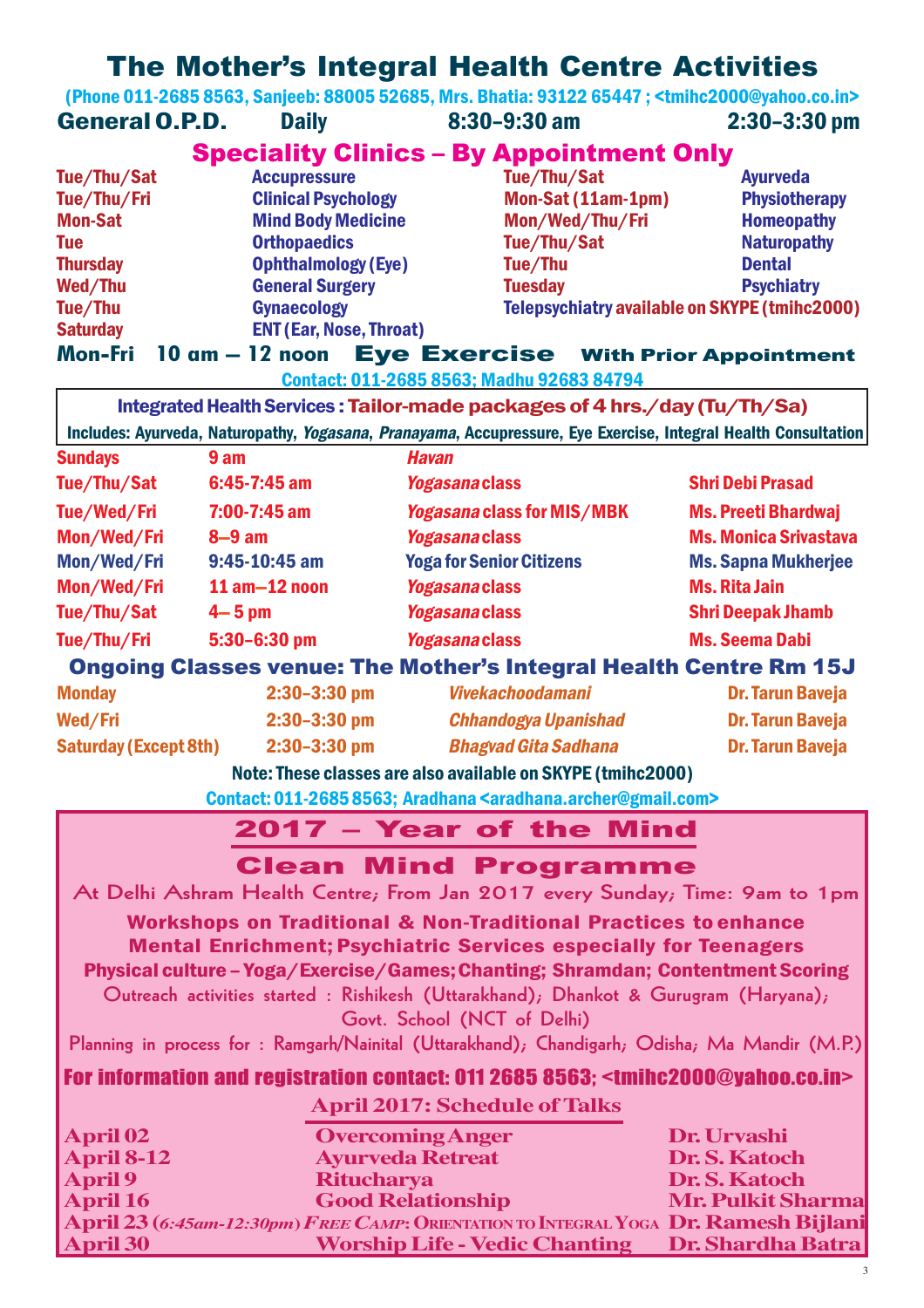# **Matri Kala Mandir (MKM) CLASS SCHEDULE**

| Mon/Fri           | 4:30-6:30 pm     | <b>Hindusthani Classical Vocal</b>    | <b>Shri Smt. B.S. Rathna</b>      |
|-------------------|------------------|---------------------------------------|-----------------------------------|
| Mon/Wed/Fri/Sat   | $3:00 - 6:00$ pm | <b>Hindusthani Classical Vocal</b>    | <b>Shri Kshitij Mathur</b>        |
| Wed/Sat           | $3:30-6:30$ pm   | <b>Hindusthani Classical Vocal</b>    | <b>Shri Kshitij Mathur</b>        |
| Tue/Thu           | $4:00 - 5:00$ pm | <b>Hindusthani Classical Vocal</b>    | <b>Smt. Premsheela</b>            |
| Wed/Fri           | 4:00-6:00 pm     | <b>Hindusthani Classical Vocal</b>    | <b>Shri Shiv Prasad Rao</b>       |
| Wed/Sat           | $3:30-6:30$ pm   | <b>Carnatic Vocal</b>                 | <b>Smt Jalaja Shankar</b>         |
| Wed/Thu           | 4:00-6:30 pm     | <b>Tabla</b>                          | <b>Shri Vijay Shankar Mishra</b>  |
| Wed/Fri           | 4:00-6:30 pm     | <b>Sitar</b>                          | <b>Shri Neel Ranjan Mukherjee</b> |
| Mon/Fri           | $3:30 - 5:30$ pm | <b>Flute</b>                          | <b>Shri Himanshu Dutt</b>         |
| Mon/Fri           | $3:30 - 5:30$ pm | <b>Violin</b>                         | <b>Dr. Ranjan Srivastav</b>       |
| Mon/Wed/Fri       | 3:30-6:00 pm     | <b>Hawaian Guitar &amp; Key Board</b> | <b>Shri Neel Ranjan Mukherjee</b> |
| Tue/Thu           | $3:30 - 5:30$ pm | <b>Spanish Guitar</b>                 | <b>Shri Jagdish Kumar</b>         |
| Mon/Wed           | 4:00-6:00 pm     | <b>Bharata Natyam</b>                 | Smt Rajeswari Natarajan           |
| Tue/Thu           | $4:00 - 6:30$ pm | <b>Kathak Nritya</b>                  | <b>Smt. Raksha Singh</b>          |
| Wed/Sat           | $4:00 - 6:30$ pm | <b>Kathak Nritya</b>                  | <b>Km. Anjali Saini</b>           |
| Mon/Fri           | $3:30 - 5:00$ pm | Odissi Nritya                         | <b>Shri Dibakar Khuntia</b>       |
| Mon/Fri           | 4:00-5:30 pm     | <b>Painting</b>                       | <b>Smt. Tatini Sengupta Ray</b>   |
| Tue/Thu           | 4:00-6:00 pm     | <b>Painting</b>                       | <b>Shri Tapan Ch. Bhowmick</b>    |
| Tue/Thu/Sat       | $4:00 - 6:00$ pm | <b>Table Tennis</b>                   | <b>Shri Gulshan Rai Khera</b>     |
| <b>Mon to Sat</b> | 5:00-6:00 pm     | <b>Taekwondo</b>                      | <b>Shri Arshad Hashish</b>        |
| Tue/Thu/Sat       | $5:00 - 6:15$ pm | <b>Basketball (M.I.S. students)</b>   | <b>Shri Hridesh Rawal/</b>        |
|                   |                  |                                       | <b>Shri Vikram Singh</b>          |

Contact: 95558 07745; 2656 7863; <matrikalamandir67@gmail.com>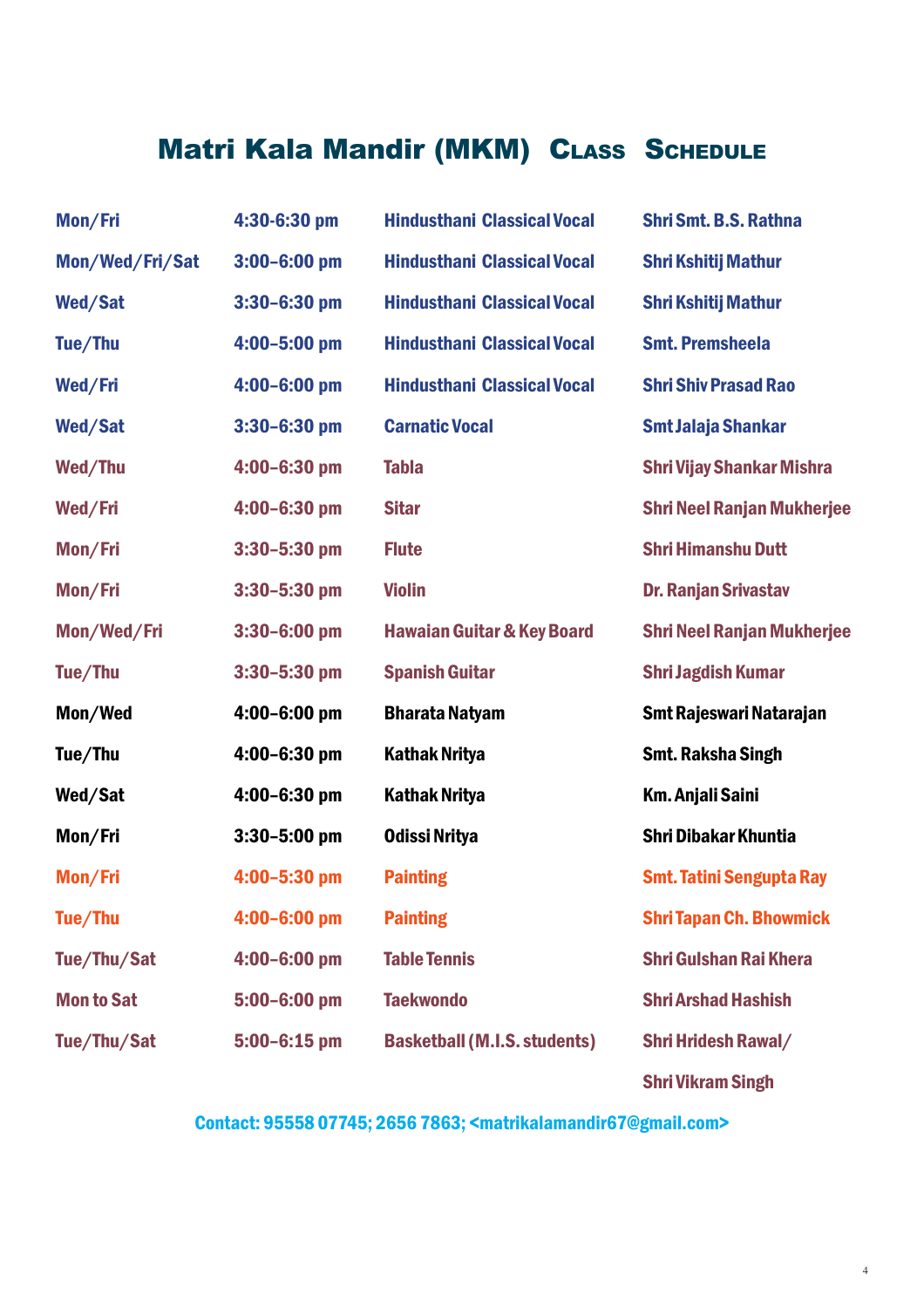### Important Days in the Ashram 2017

| 4 April          | <b>Anniversary of Sri Aurobindo's advent in Pondicherry</b>        |                          |                        |  |  |
|------------------|--------------------------------------------------------------------|--------------------------|------------------------|--|--|
| 4 April          | <b>Anniversary of Tapasya Bhavan's Inauguration Day</b>            |                          |                        |  |  |
| <b>PROGRAMME</b> |                                                                    |                          |                        |  |  |
| 07:00 am         | <b>Invocation</b>                                                  |                          | <b>Meditation Hall</b> |  |  |
| 06:30 pm         | <b>Musical offering</b>                                            | <b>Mrs. Veena Sawale</b> | Tapasya courtyard      |  |  |
| 07:40 pm         | <b>Prasad</b>                                                      |                          |                        |  |  |
| 23 April         | <b>Foundation Anniversary of The Mother's International School</b> |                          |                        |  |  |
|                  |                                                                    |                          |                        |  |  |

24 April Anniversary of Mother's final arrival in Pondicherry–*Darshan* Day

### **24 April 1947**

**It is not absolutely necessary to abandon the ordinary life in order to seek after**



**Darshan Day**

**the Light or to practise Yoga... what is necessary is a power to practise an inner isolation, to be able to retire within oneself and concentrate at any time on the necessary spiritual purpose. There must also be a power to deal with the ordinary outer life from a new inner attitude and one can then make the happenings of that life itself a means for the inner change of nature and the growth in spiritual experience...**

 **The Ashram itself has been created with another object than that ordinarily common to such institutions, not for the renunciation of the world but as a centre and a field of practice for the evolution of another kind and form of life which would in the final end be moved by a higher spiritual**

**consciousness and embody a greater life of the spirit.**

**- Sri Aurobindo**

### PROGRAMME

06:30 am **Invocation** Involvement and Invocation Meditation Hall 06:30 pm March Past & Lights of Aspiration Samadhi Lawn 07:00 pm Musical offering Ashram Choir Meditation Hall Reading by Tara Didi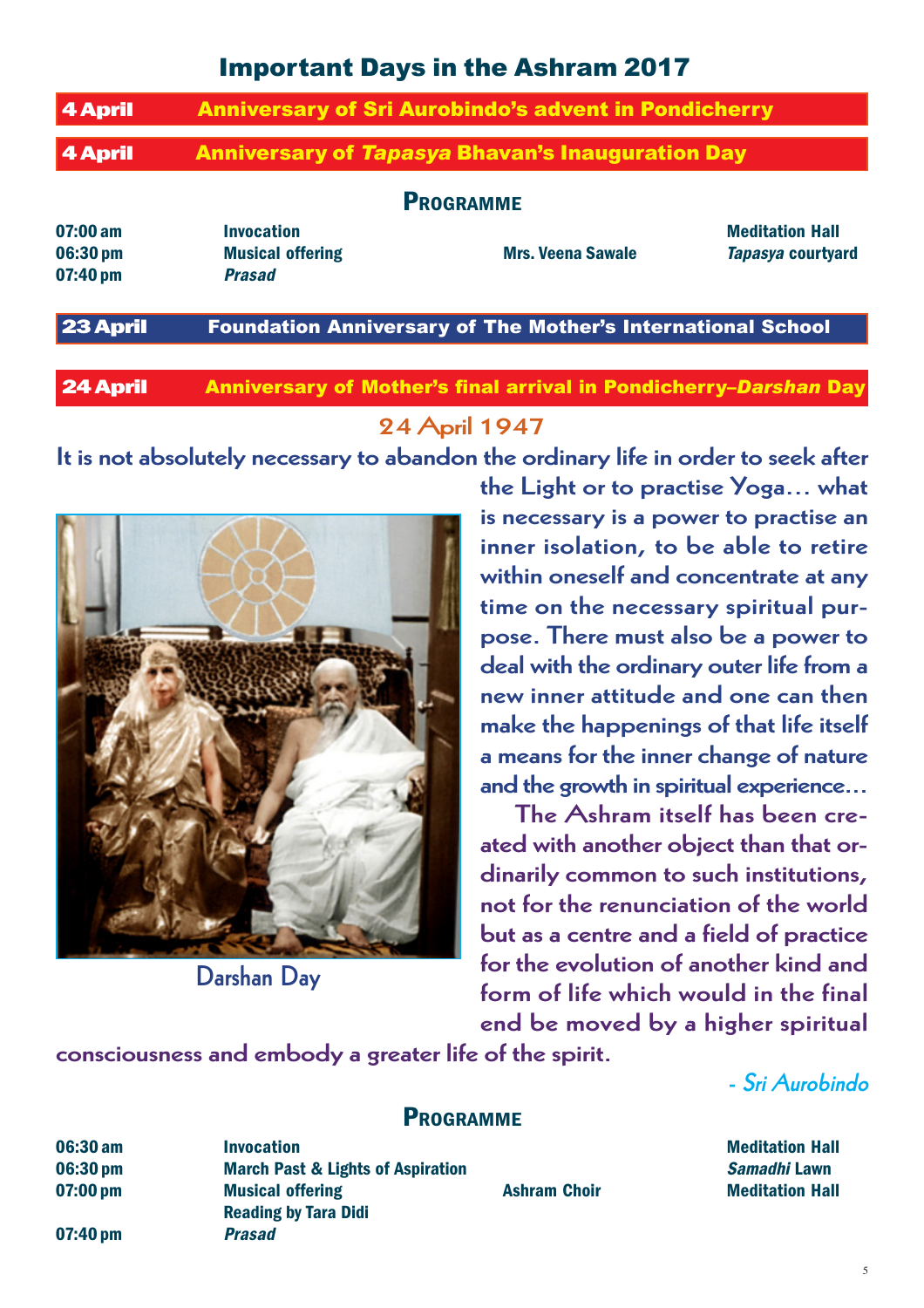# Integral Yoga (4)

To arrive by the shortest way at the largest development of spiritual power and being and divinise by it a liberated nature in the whole range of human living is our inspiring motive...

The common initial purpose of all Yoga is the liberation of the soul of man from its present natural ignorance and limitation, its release into spiritual being, its union with the highest self and Divinity. But ordinarily this is made not only the initial but the whole and final object: enjoyment of spiritual being there is, but either in a dissolution of the human and individual into the silence of selfbeing or on a higher plane in another existence. The Tantric system makes liberation the final, but not the only aim; it takes on its way a full perfection and enjoyment of the spiritual power, light and joy in the human existence, and even it has a glimpse of a supreme experience in which liberation and cosmic action and enjoyment are unified in a final overcoming of all oppositions and dissonances. It is this wider view of our spiritual potentialities from which we begin, but we add another stress which brings in a completer significance. We regard the spirit in man not as solely an individual being travelling to a transcendent unity with the Divine, but as a universal being capable of oneness with the Divine in all souls and all Nature and we give this extended view its entire practical consequence. The human soul's individual liberation and enjoyment of union with the Divine in spiritual being, consciousness and delight must always be the first object of the Yoga; its free enjoyment of the cosmic unity of the Divine becomes a second object; but out of that a third appears, the effectuation of the meaning of the divine unity with all beings by a sympathy and participation in the spiritual purpose of the Divine in humanity. The individual Yoga then turns from its separateness and becomes a part of the collective Yoga of the divine Nature in the human race. The liberated individual being, united with the Divine in self and spirit, becomes in his natural being a self-perfecting instrument for the perfect outflowering of the Divine in humanity.

This outflowering has its two terms; first, comes the growth out of the separative human ego into the unity of the spirit, then the possession of the divine nature in its proper and its higher forms and no longer in the inferior forms of the mental being which are a mutilated translation and not the authentic text of the original script of divine Nature in the cosmic individual. In other words, a perfection has to be aimed at which amounts to the elevation of the mental into the full spiritual and supramental nature. Therefore this integral Yoga of knowledge, love and works has to be extended into a Yoga of spiritual and gnostic [Gnosis: "a supreme totally self-aware and all-aware Intelligence"] self-perfection. As gnostic knowledge, will and ananda are a direct instrumentation of spirit and can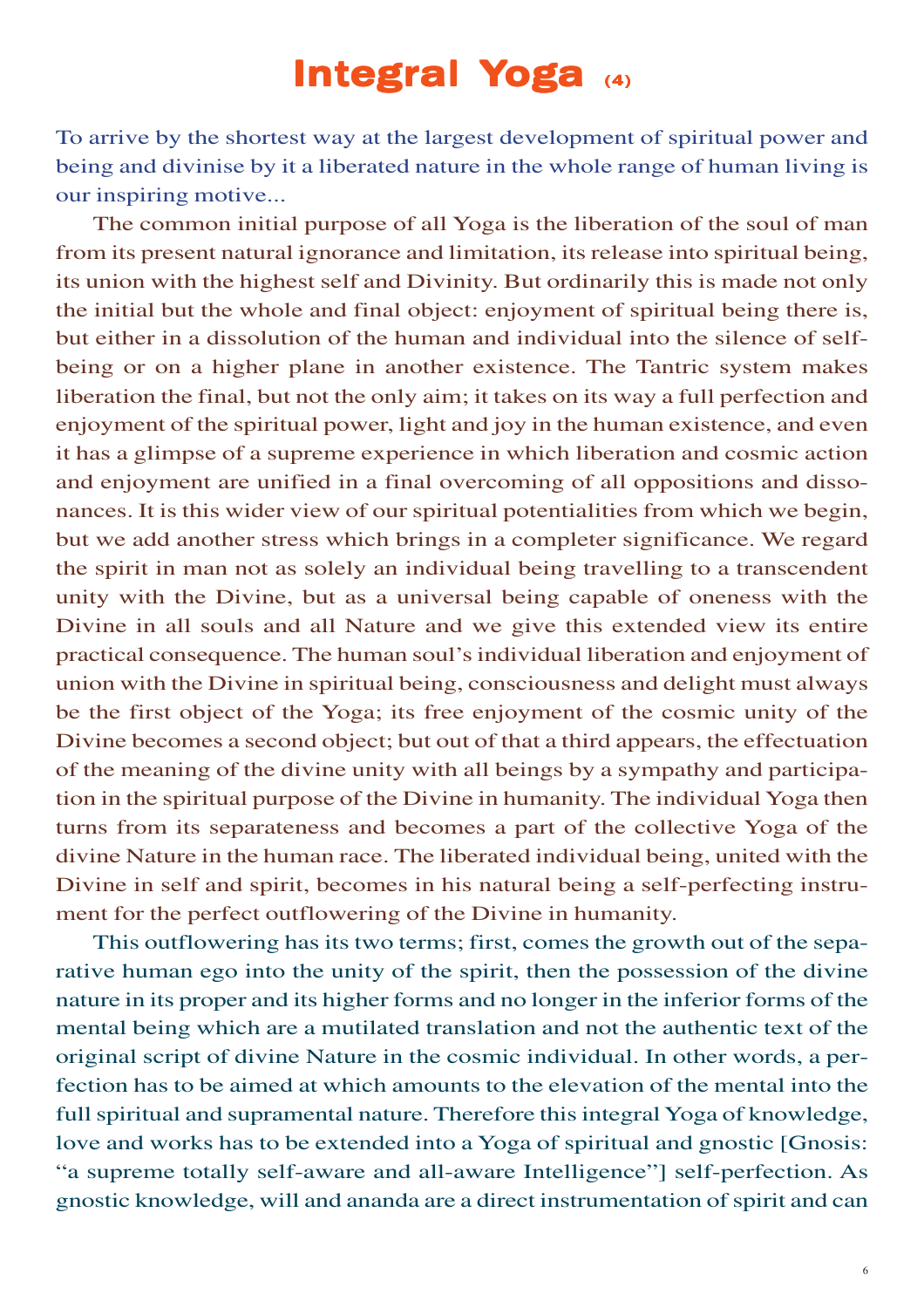only be won by growing into the spirit, into divine being, this growth has to be the first aim of our Yoga. The mental being has to enlarge itself into the oneness of the Divine before the Divine will perfect in the soul of the individual its gnostic outflowering. That is the reason why the triple way of knowledge, works and love becomes the key-note of the whole Yoga, for that is the direct means for the soul in mind to rise to its highest intensities where it passes upward into the divine oneness. That too is the reason why the Yoga must be integral. For if immergence in the Infinite or some close union with the Divine were all our aim, an integral Yoga would be superfluous, except for such greater satisfaction of the being of man as we may get by a self-lifting of the whole of it towards its Source. But it would not be needed for the essential aim, since by any single power of the soul-nature we can meet with the Divine; each at its height rises up into the infinite and absolute, each therefore offers a sufficient way of arrival, for all the hundred separate paths meet in the Eternal. But the gnostic being is a complete enjoyment and possession of the whole divine and spiritual nature; and it is a complete lifting of the whole nature of man into its power of a divine and spiritual existence. Integrality becomes then an essential condition of this Yoga.

At the same time we have seen that each of the three ways at its height, if it is pursued with a certain largeness, can take into itself the powers of the others and lead to their fulfilment. It is therefore sufficient to start by one of them and find the point at which it meets the other at first parallel lines of advance and melts into them by its own widenings. At the same time a more difficult, complex, wholly powerful process would be to start, as it were, on three lines together, on a triple wheel of soul-power...

Purna Yoga [Integral Yoga] means (1) that instead of approaching the Divine through the mind alone (Jnana) or the heart alone (Bhakti) or through will and works alone (Karma Yoga), one seeks the Divine with all the parts and powers of the consciousness and the being, uniting these three ways and many others in a single Yoga (way of union with the Divine) and receives the Divine in His presence, consciousness, force, light and bliss in all the consciousness and the being.

(2) That one seeks not only the realisation of the Divine in the soul and self but also in the whole nature (that means the transformation of this lower human into the Divine spiritual nature).

(3) That one seeks the Divine not only beyond life (by the cessation of birth) but for life, so that life also may become a realisation of the Divine and a manifestation of the Divine Nature.

– *Sri Aurobindo*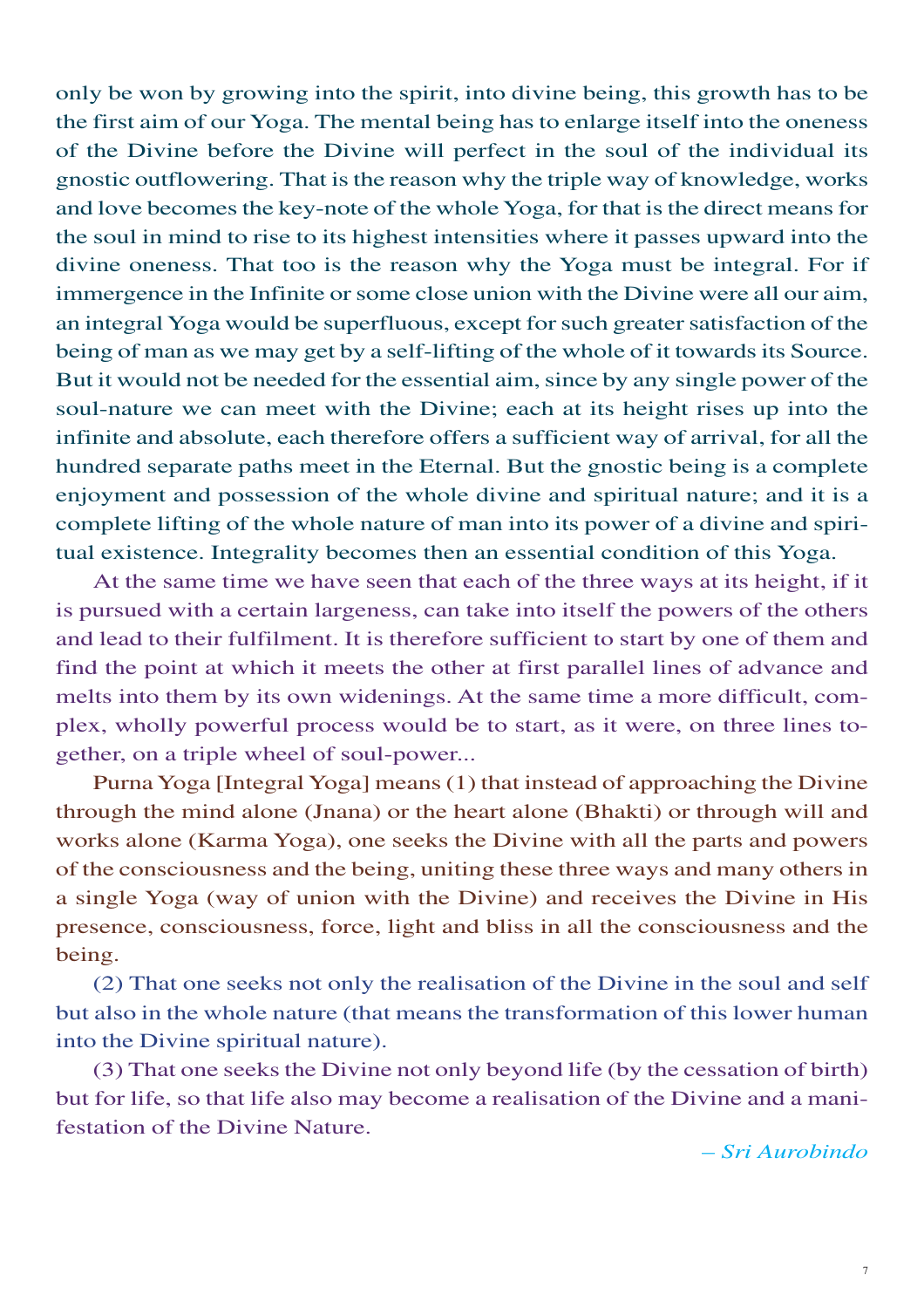## Activities during February 16 – March 15, 2017

**CLEAN MIND PROGRAMME** : Under this program, on five days, viz. February 18, 19, 26 and March 5 and 12, Delhi Ashram Health



Centre conducted manifold activities including *Havan* and yogasanas/or fun games on all five days.

A number of talks and workshops were additional features in this program. Thus Mrs. Madhumita spoke on 'Mind sees through the Eyes' while Smt. C. Bhatia conducted a work-



shop on eye exercises on 19 February with 15 participants. A session of 'Vedic



Chanting' was conducted by Dr. Shardha Batra and Dr. Monalisa Palit suggested ways in her talk as to 'How to Help a Needy Child' on 26

February to 40 attendees. Dr. Urvashi spoke on 'Overcoming Anger' to 15

participants on 5 March, and Dr. Surinder Katoch not only gave a talk on 'Ayurveda-Know Your Age' but also directed the 17 participants to play



a traditional Indian game of Pithoo. Shramdan, distribution of old clothes and *Prasad* comprised some other activities of the program.

**DARSHAN** DAY : The 139<sup>th</sup> birth anniversary of the Mother on 21 February started with *Prabhat Pheri* chants led by Sukhendu Roy. Soon after, Joan Allekotte,





along with Premsheela, Srila and Rangamma, invoked the blessings of the Mother in the Meditation Hall. Floral trib-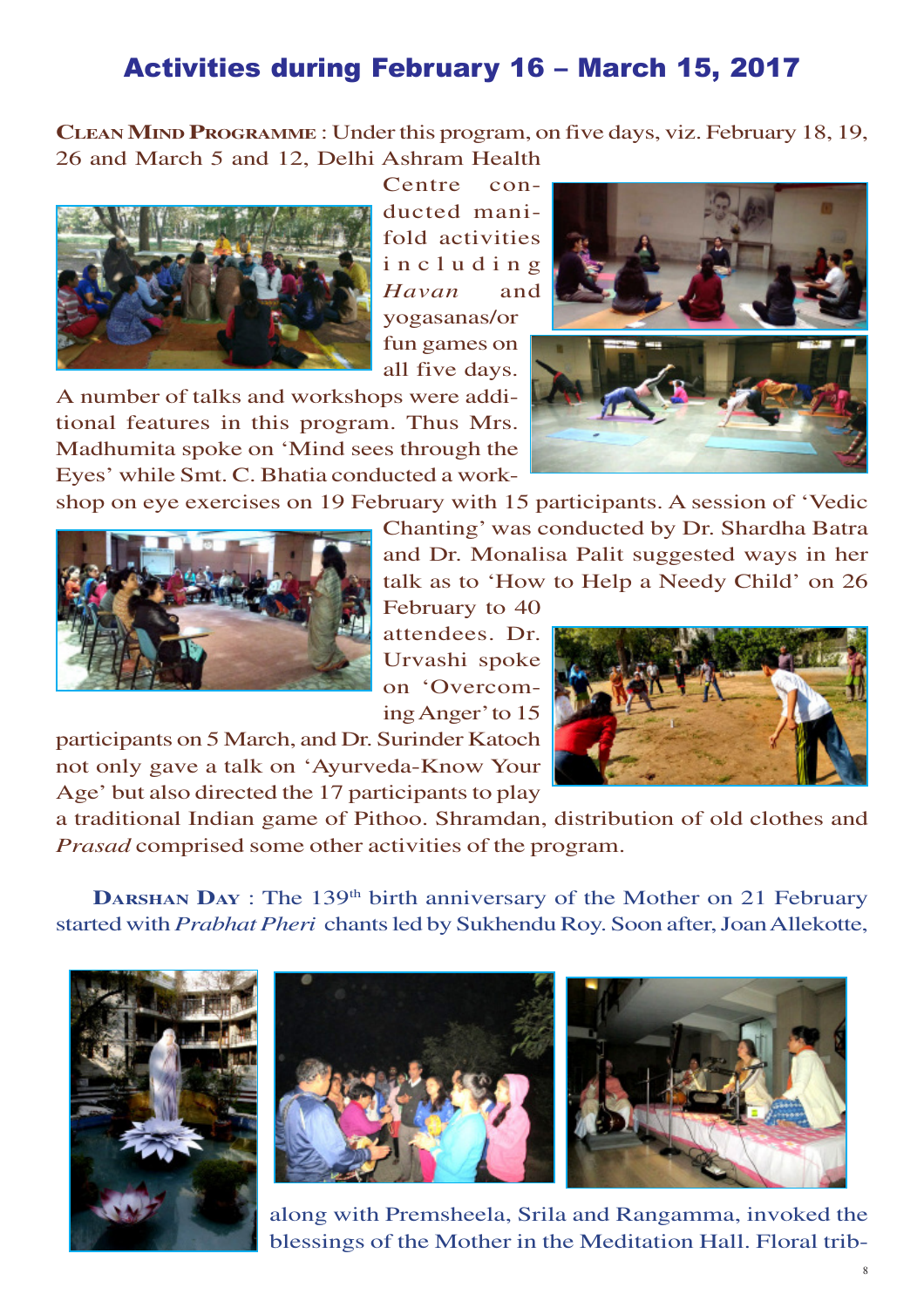utes were offered at the Shrine as an expression of gratitude to the Mother. Later

in the forenoon, on the stage of the Hall of Grace of The Mother's International School



also flowers started pouring in pink, lilac, red, yellow and white. Roses and carnations, marigolds and water lilies, the exquisite orchids, purple and blue, vied for attention of the Mother who has ascribed spiritual significance of the flowers and used to bless people with those flowers which were needed for their progress. Students began the programme with invocation to the Mother based on passages from Savitri and followed by singing *bhajans* resounding the Hall with a melodious echo. The event ended with an aspiration for self-surrender in a grand-finale.

In the evening, the youngsters of the Ashram offered their skills, talents and creativity, as well as weeks of hard work, through a cultural program named

'*Matri Shakti*' in the Hall of Grace. The items included song and dance sequences including the popular



Gujarati *dandia* dance, contemporary dance, a dance drama, and a slide show on the Mother's symbol.

Later in the evening after the March-past and singing of *Vande Mataram*



and a recital of Sri Aurobindo's 'Hymns to Durga',



lights of aspiration were kindled around the Shrine and in the Samadhi Lawn. Thereafter, Tara Didi

read from Book 5, Canto 1 of *Savitri*, and Pandit Barun



Pal and his students made a devotional music offering of a *Hansa Veena* recital.

Events of the auspicious day ended with distribution of *Prasad* along with a card bearing the following message in the Mother's handwriting:

*The Grace is always with you, concentrate in your heart with a silent mind, and you are sure also to receive the guidance and the help you aspire for.*

**—** The Mother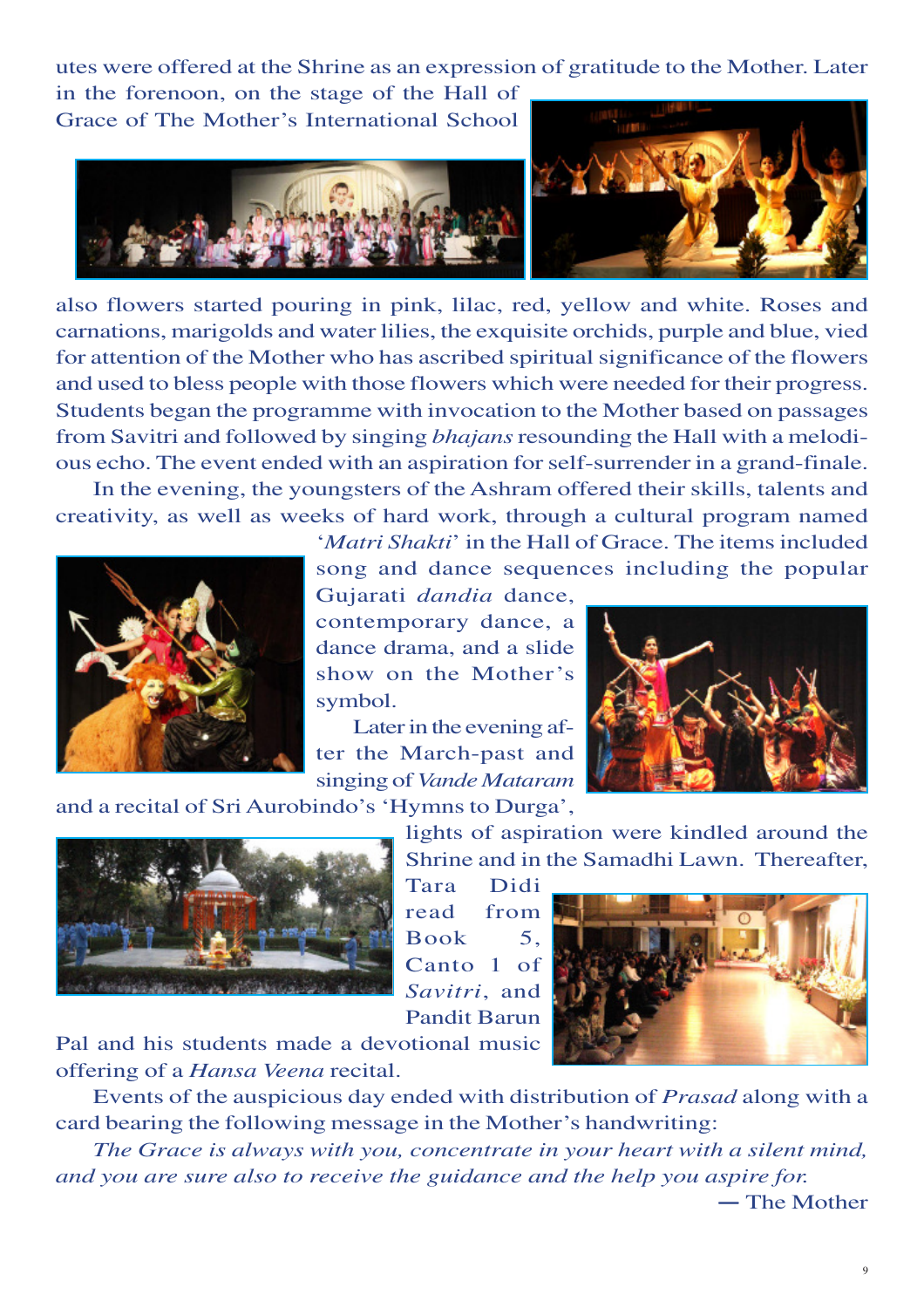A group of 19 yoga enthusiasts from Argentina, led by Mr. Marcelo de Aquino Vicente, visited the Ashram on the afternoon of 22 February 2017. After a short tour of the Ashram premises including '*Sri Smriti*' (where a collection of the material things used by the Mother are kept), Dr. Ramesh Bijlani gave them a brief life-sketch of Sri Aurobindo and the Mother and their Integral Yoga. They joined in the evening group meditation and had their meal in the Dining Hall.

**DISTINGUISHED VISITOR** : The Mother's great grandson, Filidauro (literally, the son of Auro), who lives with his family in Puducherry visited the Ashram from 22- 24 February 2017. On the evening of 23rd February he gave a talk in the Meditation Hall. Among other topics, he also touched on the little known reason for the immigration of Mother's parents to France in 1876. He said that he had heard that



it was most probably because of the Mother's grandmother's aversion to the custom of bowing down to the King of Egypt. She gave Mother's parents referral to a well-know French artist in Paris who made portraits of important personages there.

The Mother, Filidauro said, had an immensely adventurous spirit. As for instance, she went to Algeria to learn occultism from Theon in 1905, all alone as a 27 year old, seven years after her son Andre was born. Such actions were vastly extraordinary in

those days. Filidauro's own father, Kyla, came to Pondicherry as a child and persuaded his family to let him stay and study there. In response to a query about the impact of ancestry on his own spirituality, Filidauro knowingly remarked that one has to follow one's own spiritual journey and ancestry probably has only a marginal role.

**GOLDEN JUBILEE OF MATRI KALA MANDIR, 1967-2017** : Matri Kala Mandir (The Mother's Temple of Fine Arts) was established on 21 February 1967, the Mother's Birthday. She had taken personal interest in this institution, giving 'Harmony' as its motto, and appointing Karuna Didi as its Director. It is the Mother's blessings that led to the phenomenal growth and success of the institution over the past 50 years. Karuna Didi was looking forward to the Golden Jubilee celebrations, but before that could happen, she left her body on 26 January. However, her disciples, and her disciples' disciples (there are several generations of them now) offered

their art in the Matri Kala Mandir (MKM) golden jubilee celebrations from 23-02-2017 to 27-02-2017. Shri P.P. Shrivastav (IAS retd.) kindled the lamp at the altar of the Mother in presence of Km. Tara Jauhar, Chairperson of Sri Aurobindo Ashram-Delhi Branch and other dignitaries. Karuna didi's framed photo was also placed on the stage. First day's program began with Tanpura meditation and ended with chanting of Omkaar. Following meditation, Km.

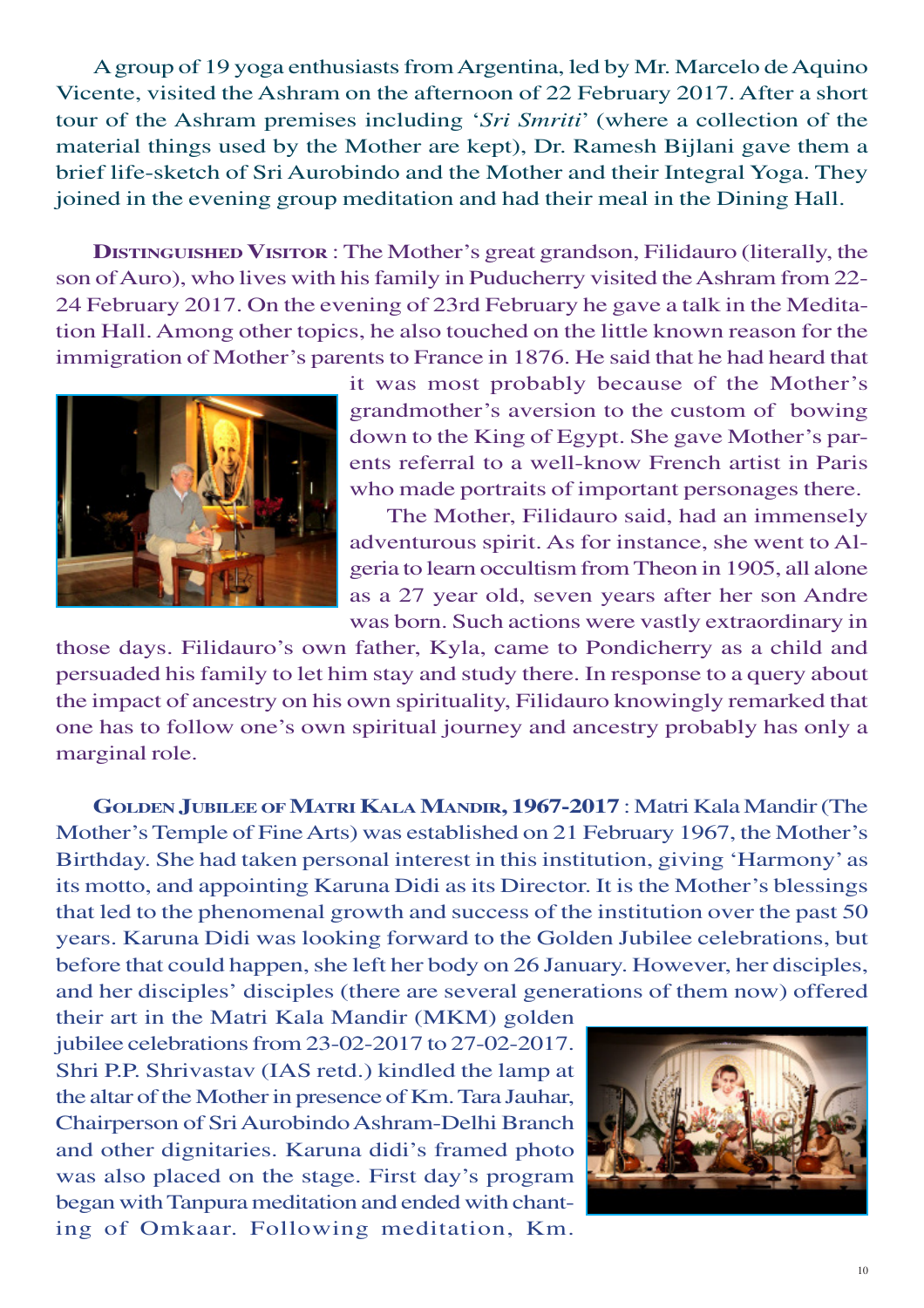

Rangamma read the annual report. Karuna didi's students sang *raag bihag 'jo sukh sove'* in *vilambit ek taal* and *'naina bhaye jharna 'drut kheyal in teen taal*, followed by several other items. Towards the end Shri Shrivastav felicitated the participating artists and Km. Srila Basu expressed a vote of thanks on behalf of MKM.

On  $24<sup>th</sup>$ , the high-

light of the program was two Odissi dance items: *Matri Vandana* and Krishna-*leela—Kaliya Mardan*



gracefully performed by Guru Dibakar Khuntia and his students. This day being Mahashivaratri, further



music and dance items were dedicated to the Lord of the Dance, the God Shiva. A Hawaiian Guitar item was presented by MKM teacher, Shri Neel Ranjan Mukherjee. An esteemed visitor, the great grandson

of the Mother, Filidauro, felicitated and freely interacted with the participating artists.

An art exhibition with sketches and paintings by students of MKM art teachers, Shri Tapan Chandra Bhowmick and Smt. Tatini Ray, was inaugurated by Dr. Ramesh Bijlani prior to the beginning of the day's regular program which started with invocation and continued with flute ren-

ditions by students of Shri Himanshu Dutt. This



item was followed by *tablavaadan* in *rupak taal* and *teen taal*. Thereafter a Western music



item on Spanish Guitar and a Hindusthani classical vocal music item were presented to the audience. The last item of the day was an entrancing Kathak

dance by students of Smt. Raksha Singh. The fourth day began with an item dedicated to



the memory of Km. Karunamayee who dearly loved a Kathak dance depicting the five original elements, – 'prithvi, ap, tej vayu

and aakash' (Earth, Water, Fire, Wind, and Sky or Space). MKM offers classes also in Taekwondo and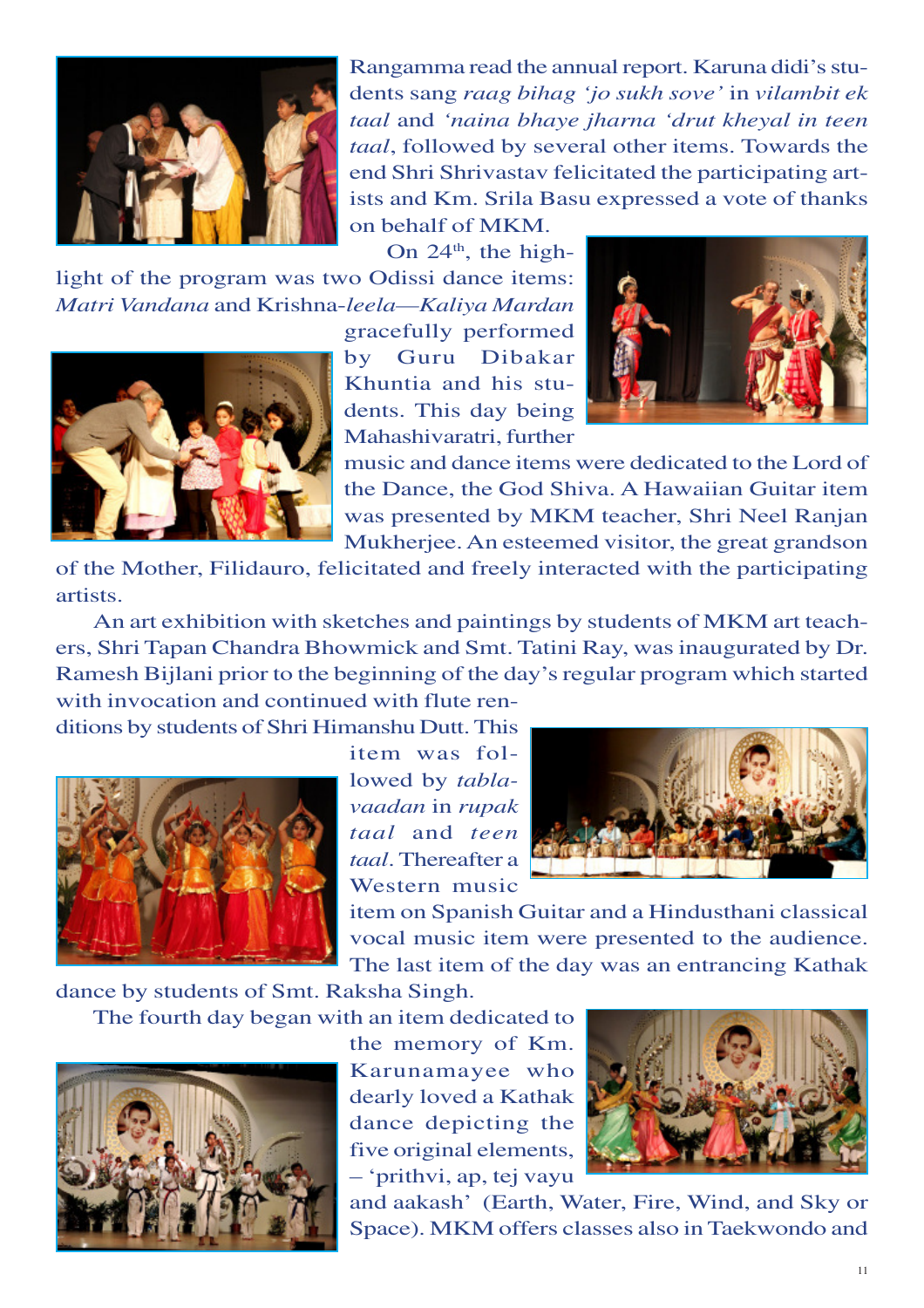students of that martial-art form presented the next item. Other dances, vocal music, violin and Sitar items were presented to the receptive audience. Kathak dance items, *basant ulhas* and *meera bhajan* ended the day's events.

The last day of the celebrations began with a captivating rendition of the Hindusthani vocal

*raagini bhimpalasi* by tiny tots of 5-6 years, students of Smt. Premsheela. A notable presentation of Kabir *bhajan*, and Kamaal *bhajan* was rendered by Joan Allekotte & Linda Lawrence, American students of Karuna didi alongwith Premsheela. The Americans' pronunciation was flawless and was much appreci-

ated by the audience. Students of Shri Kshitij Mathur presented Hindusthani vocal music, and violin maestero Dr. Ranjan Srivastav played several ragas on violin. The last item was a *bharat natyam*, on Krishna Lila and the plight of Manmatha who was







eye, presentation by an invited professional artist, Sushree Monica Vaid. Smt. Jayanti Ramachandran, Principal of Mirambika, thanked the audience and the artists. The

Golden Jubilee program ended with a hearty chanting of *vande mataram* by the Ashram Choir.

Former Chairman of Sri Aurobindo Ashram-Delhi Branch, Late Shri Anil Kumar Jauhar's third *punyatithi* on 28 February 2017 was commemorated in the Ashram with a *bhajan sandhya*. Ms. Joan Allekote along with Srila, Premsheela, Linda, Rangamma, Jayanthi and Minati made an offering of devotional songs with tabla accompaniment by Neeraj in the Meditation Hall.



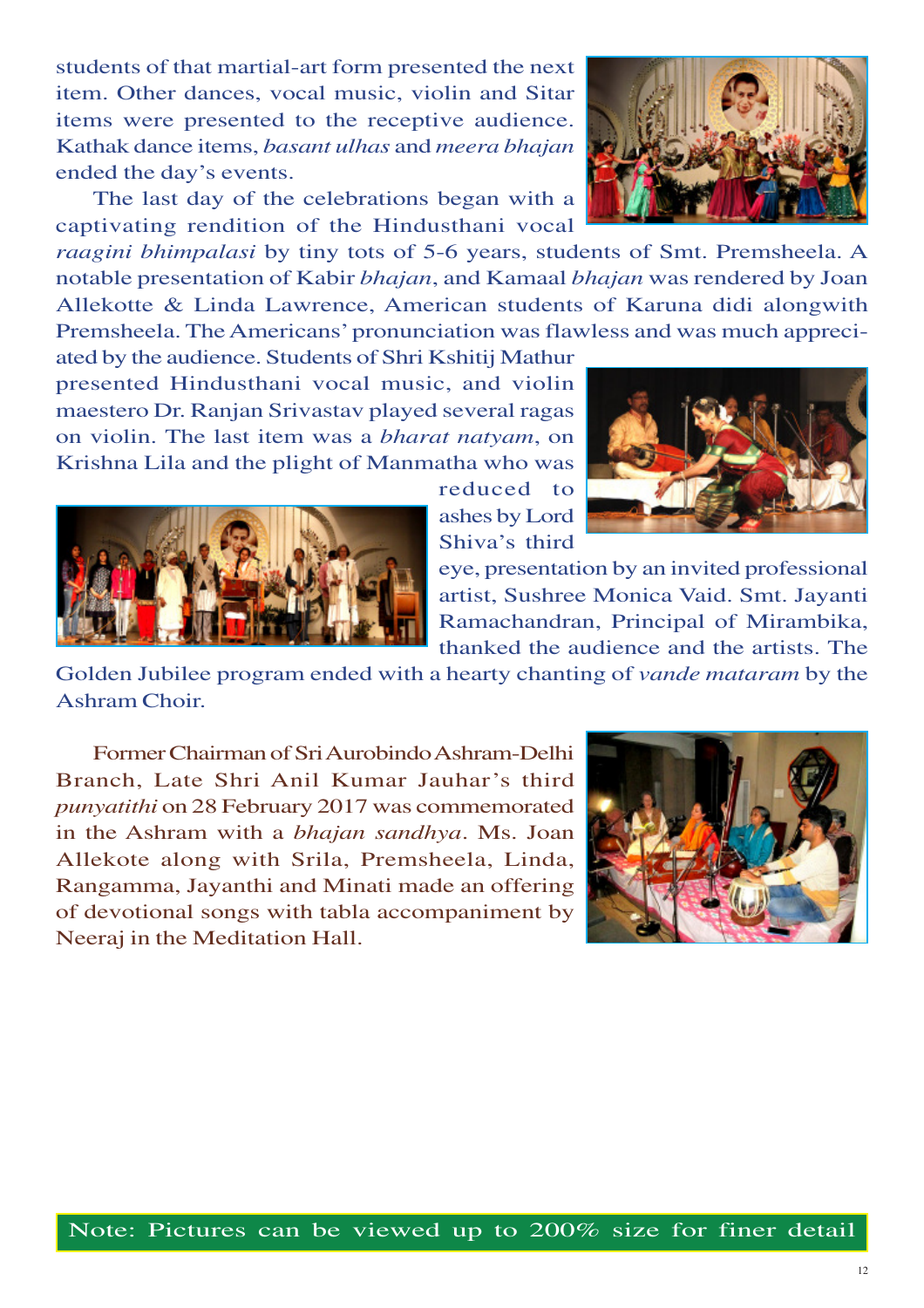#### Editor's Note

#### Serialization of *The Message of the Gita* began from February 2017 issue

\* \* \* \* \*

Sri Aurobindo considers the message of the Gita to be the basis of the great spiritual movement which has led and will lead humanity more and more to its liberation... escape from falsehood and ignorance... From the time of its first appearance, the Gita has had an immense spiritual action; but with the new interpretation [*Essays on the Gita*] that Sri Aurobindo has given to it, its influence has increased considerably and has become decisive.  $\overline{The Mother}$ has become decisive. \* \* \* \* \*

The world abounds with scriptures sacred and profane, with revelations and halfrevelations, with religions and philosophies, sects and schools and systems. To these the many minds of a half-ripe knowledge or no knowledge at all attach themselves with exclusiveness and passion and will have it that this or the other book is alone the eternal Word of God... It may therefore be useful in approaching an ancient Scripture, such as the... Gita, to indicate precisely the spirit in which we approach it and what exactly we think we may derive from it that is of value to humanity and its future... In the Gita there is very little that is merely local or temporal and its spirit is so large, profound and universal that even this little can easily be universalised without the sense of the teaching suffering any diminution or violation; rather by giving an ampler scope to it than belonged to the country and epoch, the teaching gains in depth, truth and power. Often indeed the Gita itself suggests the wider scope that can in this way be given to an idea in itself local or limited... the principal ideas suggestive and penetrating which are woven into its complex harmony, are eternally valuable and valid; for they are not merely the luminous ideas or striking speculations of a philosophic intellect, but rather enduring truths of spiritual experience, verifiable facts of our highest psychological possibilities...

We do not belong to the past dawns, but to the noons of the future. A mass of new material is flowing into us; we have not only to assimilate the influences of the great theistic religions of India and of the world... but to take full account of the potent though limited revelations of modern knowledge and seeking... All this points to a new, a very rich, a very vast synthesis; a fresh and widely embracing harmonisation of our gains is both an intellectual and a spiritual necessity of the future. But just as the past syntheses have taken those which preceded them for their starting-point, so also must that of the future... proceed from what the great bodies of realised spiritual thought and experience in the past have given. Among them the Gita takes a most important place. – Sri Aurobindo in *Essays on the Gita*

\* \* \* \* \*

#### Preface to *THE MESSAGE OF THE GITA*

The Gita is a great synthesis of Aryan spiritual culture and Sri Aurobindo's luminous exposition of it, as contained in his *Essays on the Gita*, sets out its inner significances in a way that brings them home to the modern mind. I have prepared this commentary summarising its substance with the permission of Sri Aurobindo. The notes have been entirely compiled from the *Essays on the Gita* and arranged under the slokas in the manner of the Sanskrit commentators.

 Sri Aurobindo Ashram, Pondicherry,  $21^{st}$  February, 1938 – ANILBARAN, Editor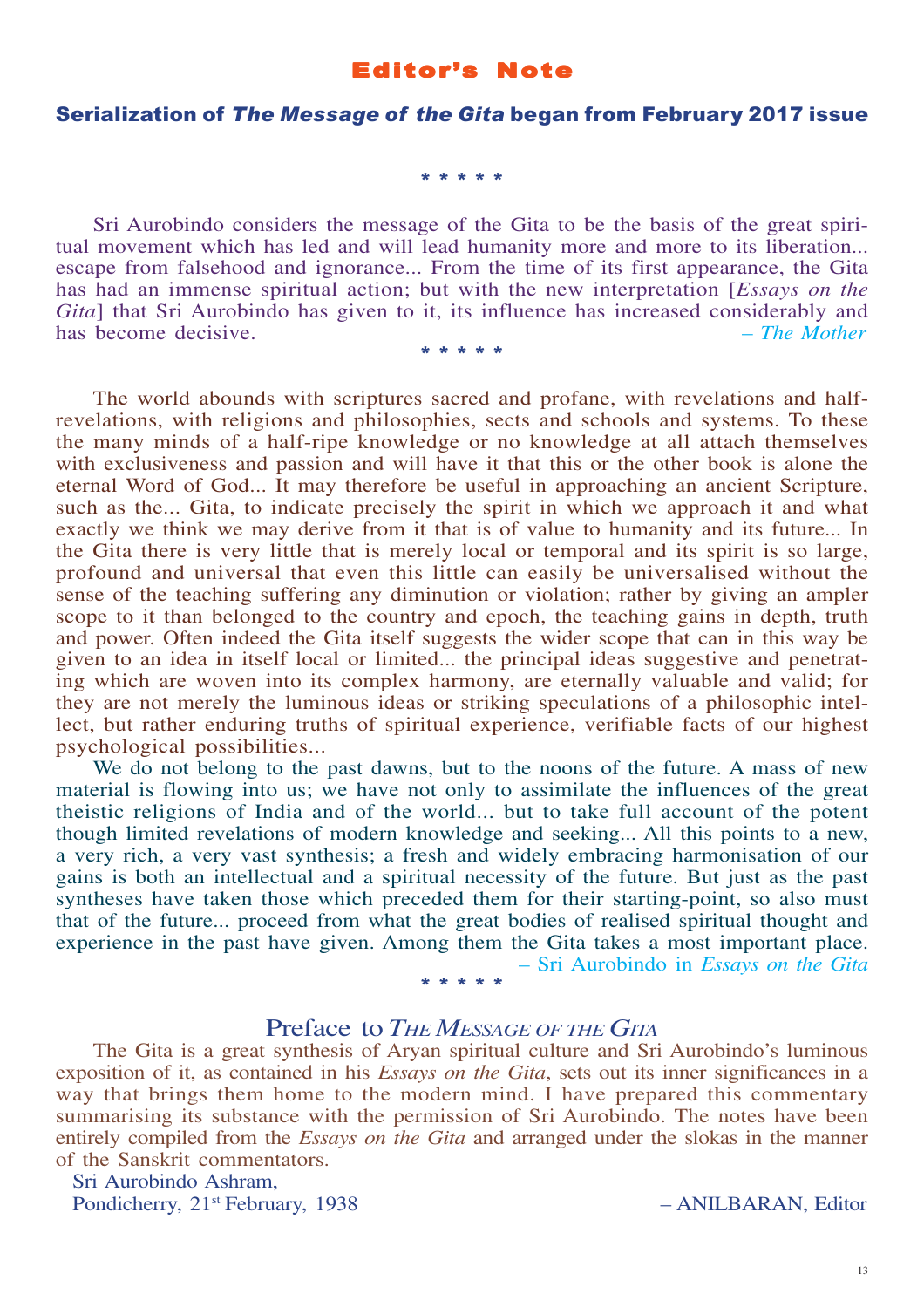# THE MESSAGE OF THE GITA

With Text, Translation and Notes As INTERPRETED BY

### SRI AUROBINDO

Edited by ANILBARAN ROY

\* \* \* \* \*

FIRST CHAPTER (CONTD.)

अर्जन उवाच $-$ 

यद्यप्येते न पश्यन्ति लोभोपहतचेतसः । कुलक्षयकृतं दोषं मित्रद्रोहे च पातकम् ।।<mark>१-३७।।</mark> कथं न ज्ञेयमस्माभिः पापादस्मान्निवर्तितुम् । कुलक्षयकृतं दोषं प्रपश्यद्भिर्जनार्दन ।।१-३८।।

**Arjuna Uvaacha –**

**Yadyapyete na pashyanti lobhopahatachetasah; Kulakshayakritam dosham mitradrohe cha paatakam. 1-37 Katham na jneyam asmaabhih paapaad asmaan nivartitum; Kulakshayakritam dosham prapashyadbhir janaardana. 1-38**

Although these, with a consciousness clouded with greed, see no guilt in the destruction of the family, no crime in hostility to friends, why should not we have the wisdom to draw back from such a sin, O Janardana, we who see the evil in the destruction of the family ?

> कुलक्षये प्रणश्यन्ति कुलधर्माः सनातना<mark>ः</mark> । धर्मे नष्टे कुलं कृत्स्नमधर्मोऽभिभवत्युत ।।१-३६।। **Kulakshaye pranashyanti kuladharmaah sanaatanaah; Dharme nashte kulam kritsnam adharmo'bhibhavatyuta. 1-39**

In the annihilation of the family the eternal traditions of the family are destroyed; in the collapse of traditions, lawlessness overcomes the whole family.

> अधर्माभिभवात्कृष्ण प्रदुष्यन्ति कुलस्त्रियः <mark>।</mark> स्त्रीषु दुष्टासु वार्ष्णेय जायते वर्णसंकरः ।।१-४०।। **Adharmaabhibhavaat krishna pradushyanti kulastriyah; Streeshu dushtaasu vaarshneya jaayate varnasankarah. 1-40**

Owing to predominance of lawlessness, O Krishna, the women of the family become corrupt; women corrupted. O Varshneya, the confusion of the Varnas**\*** arises.

*\* Varna is* **usually translated as caste, but the existing caste system is a very different thing from the ancient social idea of** *Chatwvarna,* **the four clear-cut orders of the Aryan community, and in no way corresponds with the description of the Gita. See Ch. XVIII**

> संकरो नरकायैव कुलघ्नानां कुलस्य च । पतन्ति पितरो ह्येषां लुप्तपिण्डादकक्रियाः ।। १-४१।। **Sankaro narakaayaiva kulaghnaanaam kulasya cha; Patanti pitaro hyeshaam luptapindodakakriyaah. 1-41**

This confusion leads to hell the ruiners of the family, and the family; for their ancestors fall deprived of pinda (rice offering) and libations.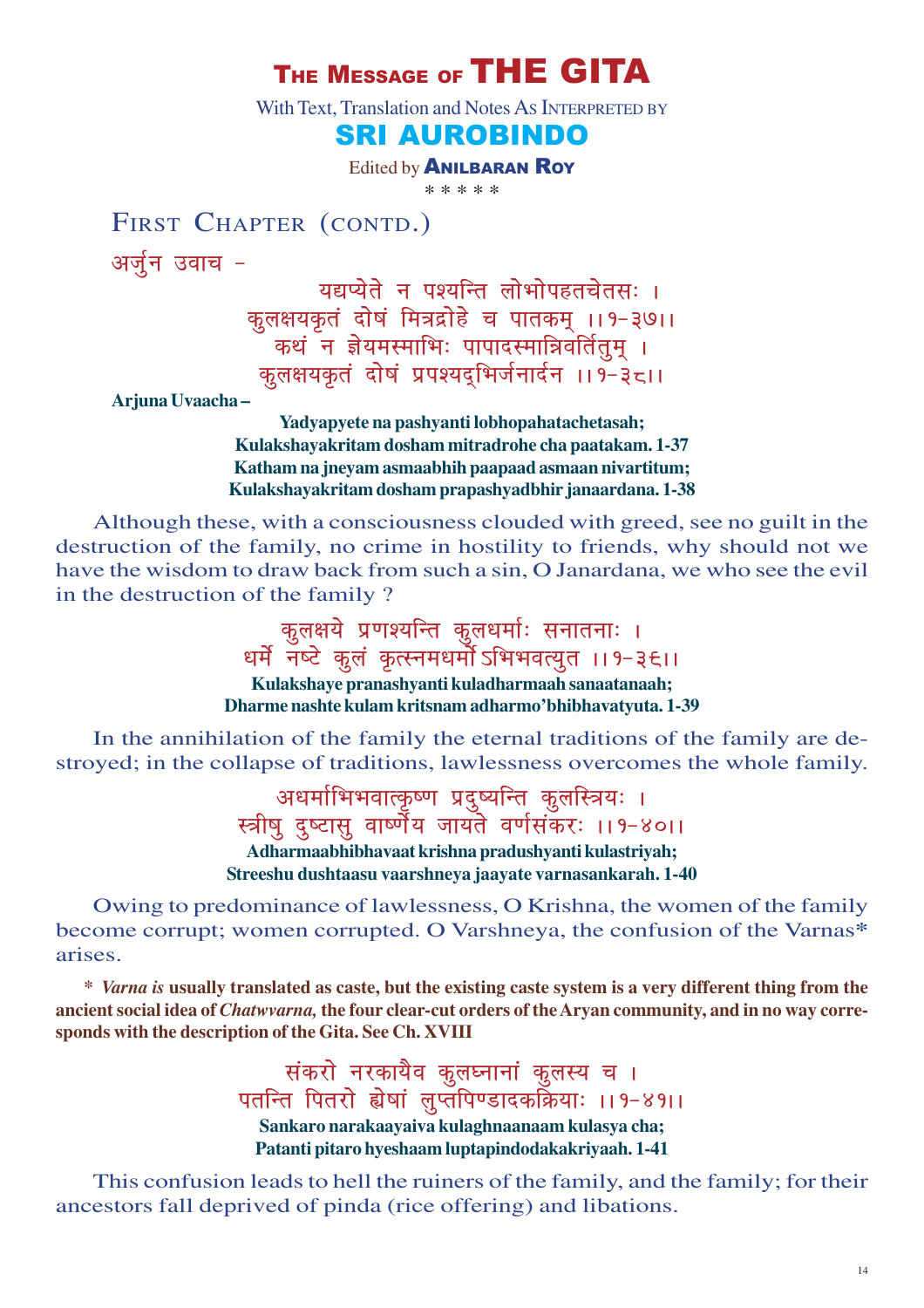### दोषैरेतैः कुलघ्नानां वर्णसंकरकारकैः । उत्साद्यन्ते जातिधर्मोः कुलधर्माश्च शाश्वताः ।।१-४२।। **Doshair etaih kulaghnaanaam varnasankarakaarakaih; Utsaadyante jaatidharmaah kuladharmaashcha shaashwataah. 1-42**

By these misdeeds of the ruiners of the family leading to the confusion of the orders, the eternal laws of the race and moral law of the family are the destroyed.

> उत्सन्नकुलधर्माणां मनुष्याणां जनार्दन । नरके ऽनियतं वासो भवर्तीत्यनुशुश्रुम ।। १-४३।। **Utsannakuladharmaanaam manushyaanaam janaardana;**

**Narake'niyatam vaaso bhavateetyanushushruma. 1-43**

And men whose family morals are corrupted, O Janardana, live for ever in hell. Thus have we heard.

> अहो बत महत्पापं कर्तुं व्यवसिता वयम् । यद्राज्यसुखलोभेन हन्तुं स्वजनमुद्यताः ।। १-४४।। **Aho bata mahat paapam kartum vyavasitaa vayam;**

**Yadraajya sukhalobhena hantum swajanam udyataah. 1-44**

Alas! we were engaged in committing a great sin, we who were endeavouring to kill our own people through greed of the pleasures of kingship.

> यदि मामप्रतीकारमशस्त्रं शस्त्रपाणयः । धार्तराष्ट्रा रणे हन्युस्तन्मे क्षेमतरं भवेत् ।। १-४५।। **Yadi maam aprateekaaram ashastram shastrapaanayah; Dhaartaraashtraa rane hanyus tanme kshemataram bhavet. 1-45**

It is more for my welfare that the sons of Dhritarashtra armed should slay me unarmed and unresisting. (I will not fight.)

संजय उवाच -

एवमुक्त्वार्जुनः संख्ये रथोपस्थ उपाविशत् । विसृज्य सशरं चापं शोकसंविग्नमानसः ।।१-४६।।

**Sanjaya Uvaacha –**

**Evamuktwaa'rjunah sankhye rathopastha upaavishat; Visrijya sasharam chaapam shokasamvignamaanasah. 1-46**

Sanjaya said: Having thus spoken on the battlefield, Arjuna sank down on the seat of the chariot; casting down the divine bow and the inexhaustible quiver (given to him by the gods for that tremendous hour), his spirit overwhelmed with sorrow.\*

**\* Although Arjuna is himself concerned only with his own situation, his inner struggle and the law of action he must follow, yet the particular question he raises, in the manner in which he raises it does really bring up the whole question of human life and action, what the world is and why it is and how possibly, it being what it is, life here in the world can be reconciled with life in the spirit. And all this deep and difficult matter the Teacher insists on resolving as the very foundation of his command to an action which must proceed from a new poise of being and by the light of a liberating knowledge. But what, then, is it that makes the difficulty for the man who has to take the world as it is and act in it and yet would live, within, the spiritual life ? What is this aspect of existence which appals his awakened mind and brings about what the title of the first chapter of the Gita calls significantly the Yoga of the dejection of Arjuna, the dejection and discouragement felt by the human being when he is forced to face the spectacle of the universe as it really is with the veil of the ethical illusion, the illusion of self-righteousness torn from his eyes, before a higher reconciliation with himself is effected ? It is that aspect which is figured outwardly in the carnage and massacre of**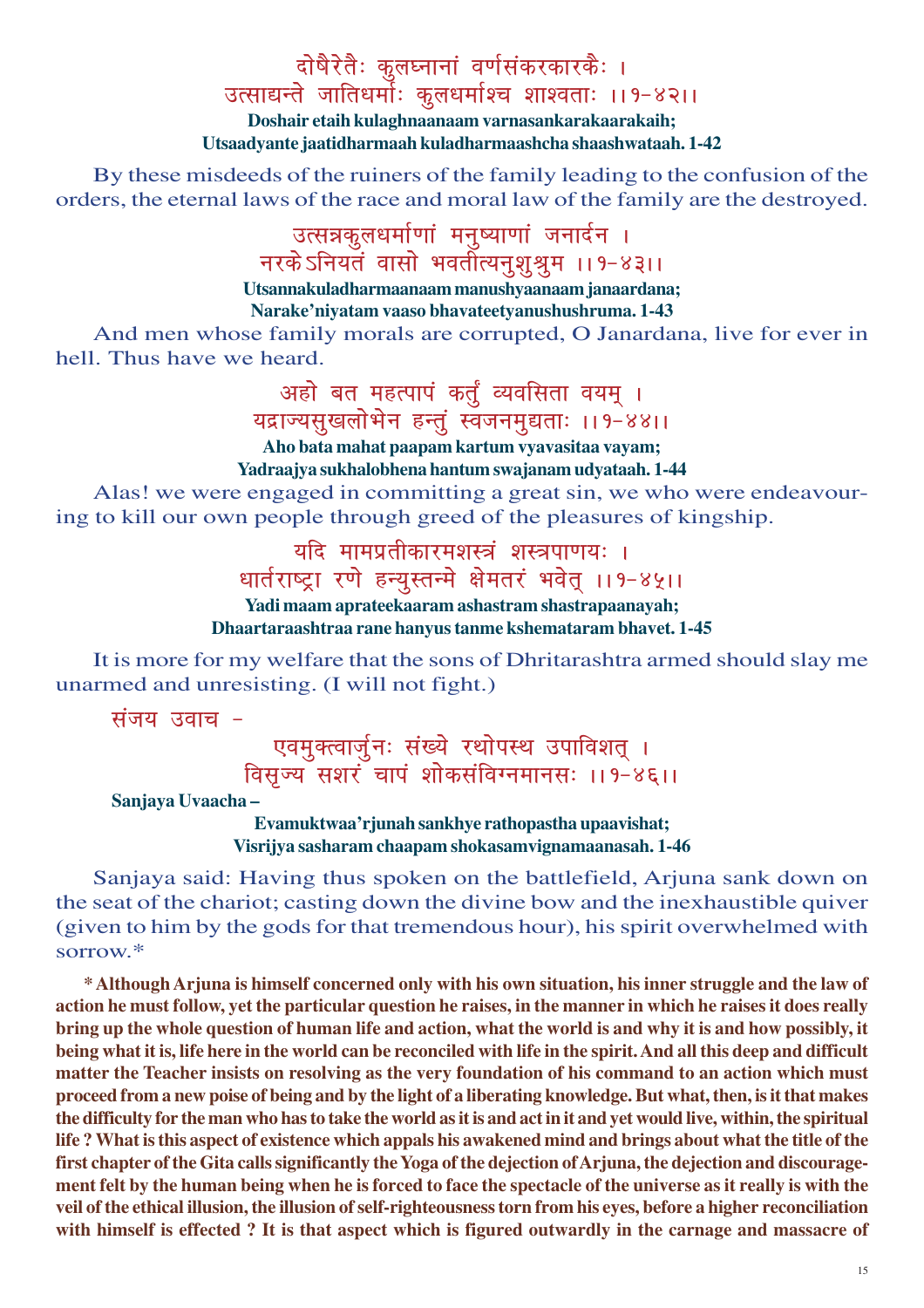**Kurukshetra and spiritually by the vision of the Lord of all things as Time arising to devour and destroy the creatures whom it has made. The outward aspect is that of world-existence and human existence proceeding by struggle and slaughter ; the inward aspect is that of the universal Being fulfilling himself in a vast creation and a vast destruction. Life a battle and a field of death, this is Kurukshetra; God the Terrible, this is the vision that Arjuna sees on that field of massacre.**

**We must acknowledge Kurukshetra; we must submit to the law of Life by Death before we can find our way to the life immortal; we must open our eyes, with a less appalled gaze than Arjuna's, to the vision of our Lord of Time and Death and cease to deny, hate or recoil from the universal Destroyer.**

> इति श्रीमद्भगवदगीतासूपनिषत्सु ब्रह्मविद्यायां योगशास्त्रे श्रीकृष्णार्जुन संवादे अर्जुनविषादयोगो नाम प्रथमोऽध्यायः।। *Iti Srimad Bhagavadgeetaasoopanishatsu Brahmavidyaayaam Yogashaastre Sri Krishnaarjunasamvaade Arjunavishaadayogo Naama Prathamo'dhyaayah.*

*Thus in the Upanishad sung by the Lord, the science of Brahman, the scripture of Yoga, the dialogue between Sri Krishna and Arjuna, ends the first chapter entitled "The Yoga of the Dejection of Arjuna".*

\* \* \* \* \*

#### **CONSPECTUS**

#### SECOND CHAPTER

**The answer of the Teacher proceeds upon two different lines:**

**I. (1-38)** *The Creed of the Aryan Fighter.* **First, a brief reply founded upon the philosophic and moral conceptions of Vedanta and the social idea of duty and honour which formed the ethical basis of Aryan society.**

**II. (39-72)** *The Yoga of the Intelligent Will***. Another reply founded on a more intimate knowledge, opening into deeper truths of our being, which is the real starting-point of the teaching of the Gita. The Gita lays the first foundation by subtly unifying Sankhya, Yoga and Vedanta.**

## द्वितीयो ऽध्यायः सांख्ययोगः SECOND CHAPTER SANKHYAYOGA

I. *The Creed of the Aryan Fighter*

संजय उवाच -

## तं तथा कृपयाविष्टमश्रुपूर्णाकुलेक्षणम्। विषाीदन्तमिदं वाक्यमुवाच मधुसूदन।।२-१।।

**Sanjaya Uvaacha –**

**Tam tathaa kripayaavishtam ashrupoornaakulekshanam; Visheedantam idam vaakyam uvaacha madhusoodanah. 2-1**

Sanjaya said : To him thus by pity\* ; invaded, his eyes full and distressed with tears,\*\* his heart overcome by depression and discouragement, Madhusudana spoke these words.

**\* This pity of Arjuna is quite different from the godlike compassion mentioned later on in the Gita, which observes with an eye of love and wisdom and calm strength the battle and the struggle, the strength and weakness of man, his virtues and sins, his joy and suffering, his knowledge and his ignorance, and enters into it all to help and to heal. Arjuna's pity is a form of self-indulgence; it is the physical shrinking of the nerves from the act of slaughter, the egoistic emotional shrinking of the heart from the destruction of the Dhritarashtrians because they are "one's own people" and without them life will be empty.**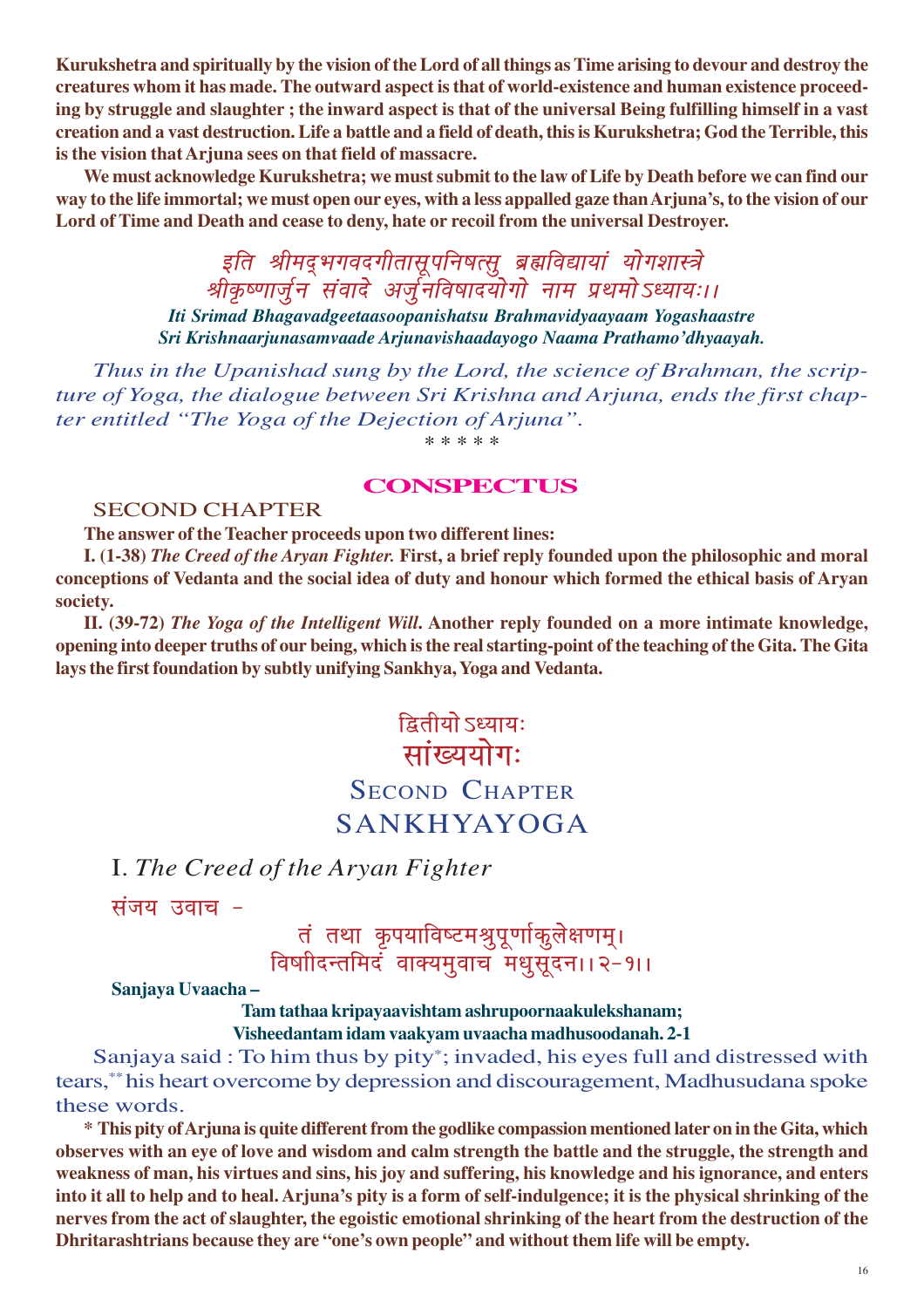**\*\* Invaded by the self-indulgent pity Arjuna has lapsed into unheroic weakness which first draws a strongly worded rebuke from the divine Teacher.**

श्रीभगवानुवाच -

### कुतस्त्वा कश्मलमिदं विषमे समुपथितम्<mark>।</mark> अनार्यजुष्टमस्वर्ग्यमकीर्तिकरमर्जुन्।। २-२।।

**Sri Bhagavaan Uvaacha –**

**Kutastwaa kashmalam idam vishame samupasthitam; Anaaryajushtam aswargyam akeertikaram arjuna. 2-2**

The Blessed Lord said: Whence<sup>\*\*\*</sup> has come to thee this dejection, this stain and darkness of the soul in the hour of difficulty and peril, O Arjuna? This is not the way cherished by the Aryan man; this mood came not from heaven nor can it lead to heaven, and on earth it is the forfeiting of glory.

**\*\*\* This question points to the real nature of Arjuna's deviation from his heroic qualities. The Gita is not a mere gospel of war and heroic action, a Nietzschean creed of power and high-browed strength which holds pity to be a weakness. There is a divine compassion which descends to us from on high and for the man whose nature does not possess it, is not cast in its mould, to pretend to be the superman is a folly and an insolence, for he alone is the superman who most manifests the highest nature of the Godhead in humanity. But such is not the compassion which actuates Arjuna in the rejection of his work and mission. That is not compassion but an impotence full of a weak self-pity, a recoil from the mental suffering which his act must entail on himself, and of all things self-pity is among the most ignoble and un-Aryan of moods.**

#### क्लैब्यं मा स्म गमः पार्थ नैतत्त्वय्युपपद्यते। क्षुद्रं हृदयदौर्बल्यं त्यक्त्वोत्तिष्ठ परंतपं।।२−३।। **Klaibyam maa sma gamah paartha naitat twayyupapadyate; Kshudram hridaya daurbalyam tyaktwottishtha parantapa.**

Fall not from the virility of the fighter and the hero, O Partha! it is not fitting in thee.\* Shake off this paltry faint-heartedness! Standup, Parantapa (Scourage of the foes)!

**\* Arjuna's pity is a weakness of the mind and senses,—a weakness which may well be beneficial to men of a lower grade of development, who have to be weak; because otherwise they will be hard and cruel. But this way is not for the developed Aryan man who has to grow not by weakness, but by an ascension from strength to strength. Not this was fitting in the son of Pritha, not thus should the champion and chief hope of a righteous cause abandon it in the hour of crisis and peril or suffer the sudden amazement of his heart and senses, the clouding of his reason and the downfall of his will to betray him into the casting away of his divine weapons and the refusal of his God-given work.**

अर्जुन उवाच -

कथं भीष्ममहं संख्ये द्रोणं च मधुसूदन<mark>।</mark> इषुभिः प्रतियोत्स्यामि पूजार्हावरिसूदन।।२-४।।

**Arjuna Uvaacha –**

**Katham bheeshmamaham sankhye dronam cha madhusoodana; Ishubhih pratiyotsyaami poojaarhaavarisoodana. 2-4**

How, O Madhusudana, shall I strike Bhishma and Drona with weapons in the battle, they who are worthy of worship, O Slayer of foes ?

– *To be continued*